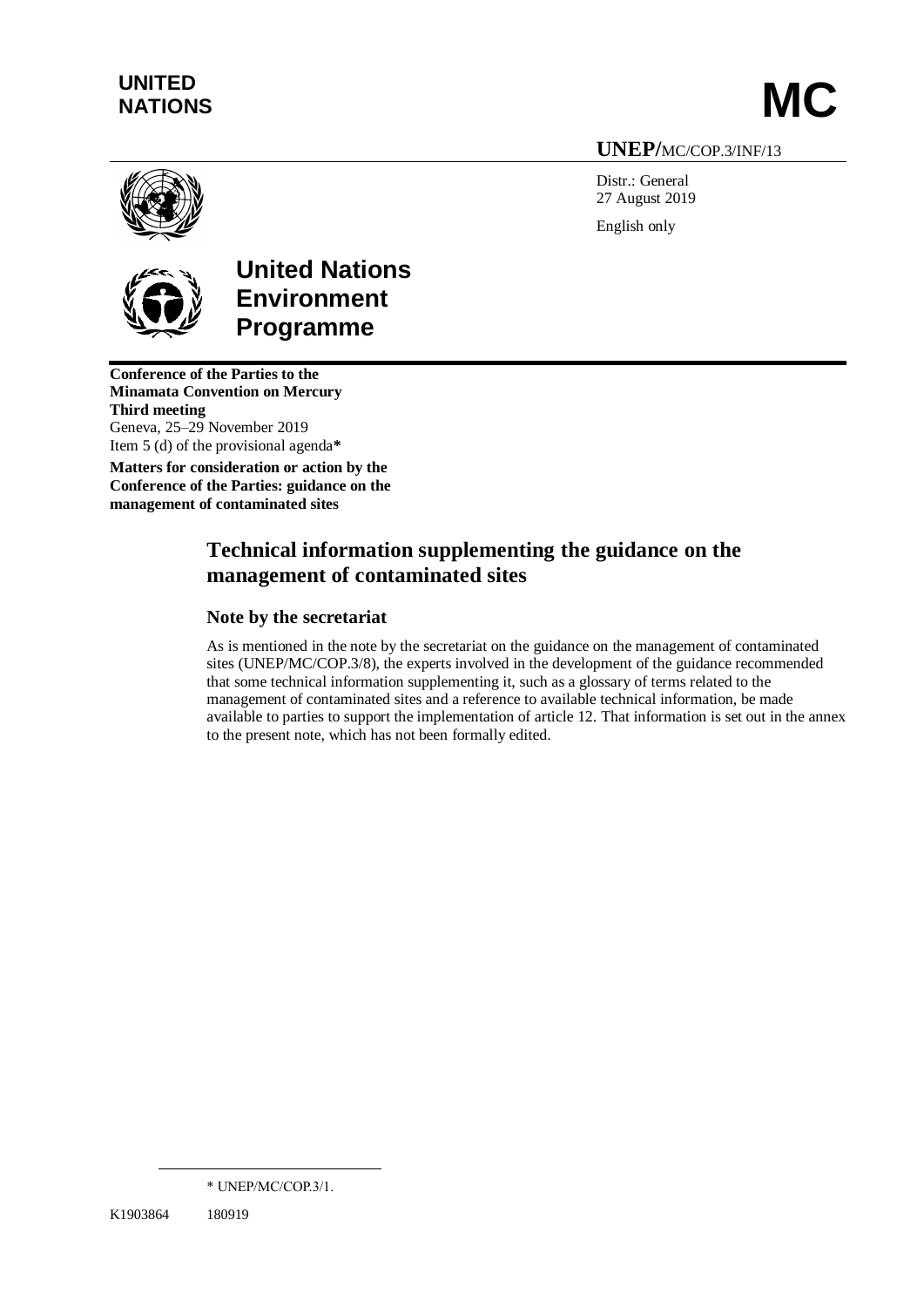### **Annex**

## **Technical information supplementing the guidance on the management of contaminated sites**

# **1. Draft glossary of terms related to the management of contaminated sites**

In the process of developing the guidance on the management of contaminated sites, experts nominated by parties and other stakeholders proposed that a glossary of relevant terms should be developed.

The following is the draft glossary developed by the secretariat on key terms used in the draft guidance, or proposed by experts. This glossary could be finalized by inviting comments from experts on the terms to be included in the glossary, and definitions of those terms. The glossary may be then posted on the Convention website.

**Conceptual site model**: a visual representation and narrative description of the physical, chemical and biological processes that may occur, are occurring, or have occurred, at a site.

**Contaminant-pathway-receptor linkages:** A "contaminant" is a substance which is in, on or under the land and which has the potential to cause significant harm to a relevant receptor, or to cause significant pollution of controlled waters. A "receptor" is something that could be adversely affected by a contaminant, for example a person, an organism, an ecosystem, property, or controlled waters. A "pathway" is a route by which a receptor is or might be affected by a contaminant. (UK Contaminated Land Statutory Guidance<sup>1</sup>)

**Contaminated site**: A location where as a result of human activity an unacceptable hazard to human health and ecosystems exists. Local contamination (contaminated sites) is a problem in restricted areas (or sites) around the source, where there is a direct link to the source of contamination. (European Environment Agency<sup>2</sup>)

**Exposure assessment**: The process of estimating or measuring the intensity, frequency, and duration of exposure to an agent. Ideally, it describes the sources, pathways, routes, magnitude, duration, and patters of exposure; the characteristics of the population exposed; and the uncertainties in the assessment. (European Environment Agency)

**Hazard assessment**: Process designed to determine factors contributing to the possible adverse effects of contaminants to which a human population or an environmental compartment could be exposed. The process includes three steps: hazard identification, hazard characterisation, and hazard evaluation. (European Environment Agency)

**Polluter-pays principle**: The principle that those causing pollution should meet the costs to which it gives rise. (European Environment Agency)

**Risk assessment**: The procedure in which the risks posed by inherent hazards involved in processes or situations are estimated either quantitatively or qualitatively. (European Environment Agency)

**Site characterization**: Action to determine the contamination levels of and key risks posed by individual site. This involves phased investigation from preliminary site investigation or initial site screening to detailed site investigation.

**Site management**: A set of actions taken to reduce exposure of humans and the environment to the contaminants present at the site. Site remediation may be one of the management options, but in a narrower sense the word site management may be used to refer to options for controlling exposure other than remediation options.

**Site remediation**: Actions on the site aimed at the removal, control, containment or reduction of contaminants so that the contaminated site, taking account of its current use and approved future use, no longer poses any significant risk to human health or the environment. (Proposed EU Soil Framework Directive<sup>3</sup>)

<sup>1</sup> https://www.gov.uk/government/publications/contaminated-land-statutory-guidance

<sup>2</sup> https://www.eea.europa.eu/help/glossary/eea-glossary

<sup>3</sup> https://eur-lex.europa.eu/legal-content/EN/TXT/?uri=CELEX:52006PC0232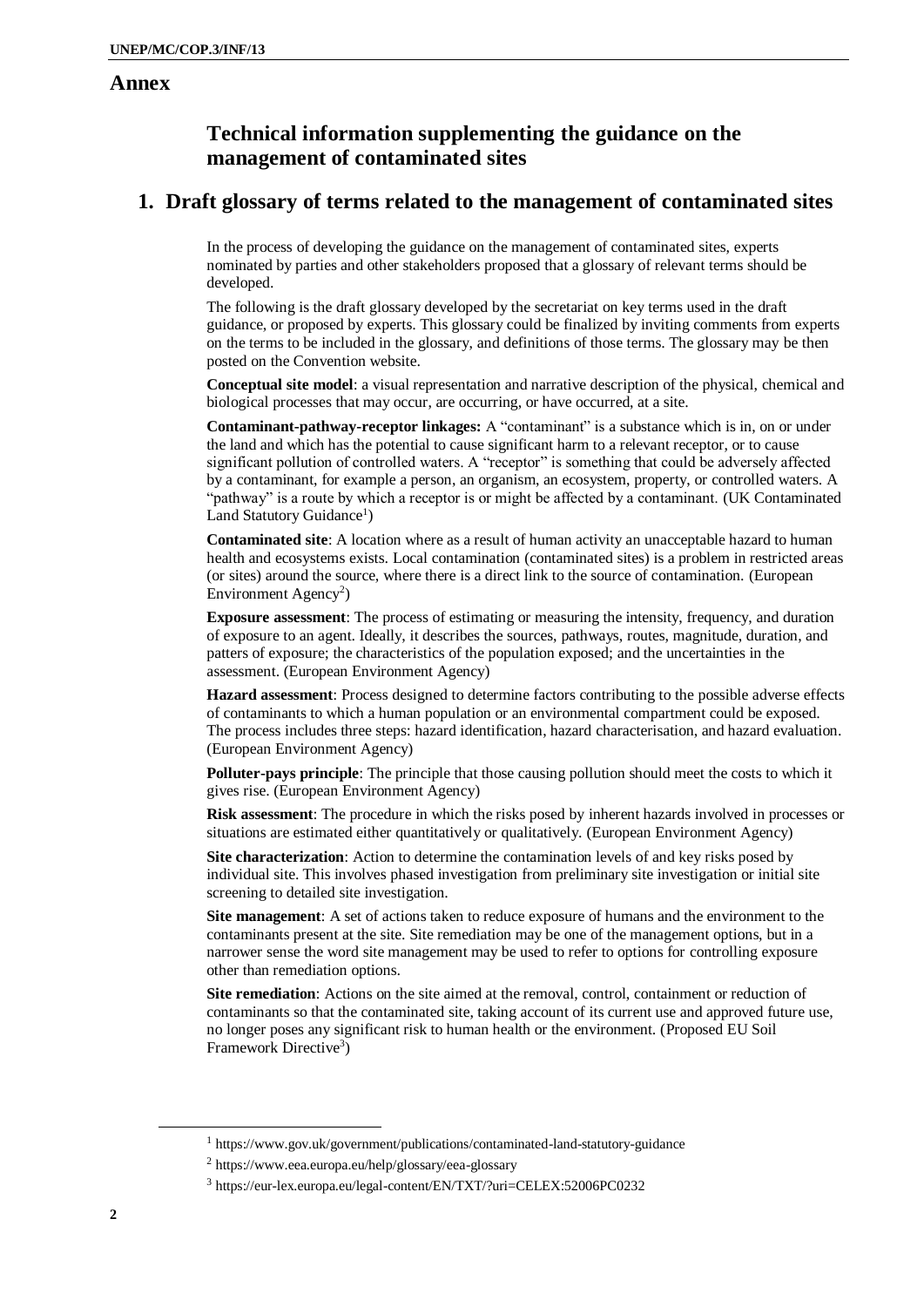# **2. Existing guidance and technical tools on the management of contaminated sites**

Guidance documents and technical tools developed under international or national framework or by research institutions may be helpful for identifying, assessing and managing sites contaminated by mercury or mercury compounds. The following documents and tools have been mentioned by parties and experts.

#### **General or cross-cutting guidance**

Canadian Council of Ministers of the Environment (CCME) (2016). *Guidance Manual for Environmental Site Characterization in Support of Environmental and Human Health Risk Assessment*. Available at

https://www.ccme.ca/en/resources/contaminated\_site\_management/assessment.html.

IPEN (2016). *Guidance on the Identification, Management and Remediation of Mercury-Contaminated Sites*. Available at https://ipen.org/documents/guidance-identification-management-andremediation-mercury-contaminated-sites.

Kovalick W., Montgomery, R.[, Developing a Program for Contaminated Site Management in Low and](https://openknowledge.worldbank.org/bitstream/handle/10986/18631/880700WP0Conta00Box385209B00PUBLIC0.pdf?sequence=1&isAllowed=y)  [Middle Income Countries.](https://openknowledge.worldbank.org/bitstream/handle/10986/18631/880700WP0Conta00Box385209B00PUBLIC0.pdf?sequence=1&isAllowed=y) The World Bank (2014).

Mediterranean Action Plan/United Nations Environment Programme (MAP/UNEP) (2015). *Guidelines on Best Environmental Practices for Environmentally Sound Management of Mercury-Contaminated Sites in the Mediterranean*. Available at http://wedocs.unep.org/handle/20.500.11822/9917.

World Health Organization. Regional Office for Europe (WHO/EURO) (2013). *Contaminated Sites and Health*. Available at

http://www.euro.who.int/\_data/assets/pdf\_file/0003/186240/e96843e.pdf?ua=1.

#### **Site identification and characterization**

Guérin V., Laperche V., Grangeon S., Hubé D. (2014) *Characterisation of Mercury Contaminates Sites*, Project No. SN-03/08. Available at https://snowmannetwork.com/wp-content/uploads/D3.1- SNOWMAN-IMaHg-WP3-characterisation.pdf

National Environmental Protection Council (1999). *NEPM Schedule B (1) - Guideline on Investigation Levels for Soil and Groundwater*. Available at http://www.nepc.gov.au/system/files/resources/93ae0e77-e697-e494-656f-

afaaf9fb4277/files/schedule-b1-guideline-investigation-levels-soil-and-groundwater-sep10.pdf.

#### **Risk assessment**

ATSDR, [Toxic Substances Portal](https://www.atsdr.cdc.gov/substances/index.asp) - [Mercury](https://www.atsdr.cdc.gov/substances/toxsubstance.asp?toxid=24) [: https://www.atsdr.cdc.gov/phs/phs.asp?id=112&tid=24](https://www.atsdr.cdc.gov/phs/phs.asp?id=112&tid=24) and factsheet [: https://www.atsdr.cdc.gov/mercury/docs/11-229617-E-508\\_HealthEffects.pdf](https://www.atsdr.cdc.gov/mercury/docs/11-229617-E-508_HealthEffects.pdf)

Back P-E, Vestin J. (2014) *Risk Assessment of Mercury Contaminated Sites*, Project No. SN-03/08. Available at [https://snowmannetwork.com/wp-content/uploads/D3.2-SNOWMAN-IMaHg-WP4-risk](https://snowmannetwork.com/wp-content/uploads/D3.2-SNOWMAN-IMaHg-WP4-risk-assessment.pdf)[assessment.pdf](https://snowmannetwork.com/wp-content/uploads/D3.2-SNOWMAN-IMaHg-WP4-risk-assessment.pdf)

World Health Organization (WHO) (2017). "Mercury and health" (website). Available at [http://www.who.int/mediacentre/factsheets/fs361/en/.](http://www.who.int/mediacentre/factsheets/fs361/en/)

#### **Site management and remediation**

ADEME, BRGM, *Interactive tool for pre-selection of pollution control techniques*, available in French only,<http://www.selecdepol.fr/>

Merly, C. and Hube, D. (2014). *Remediation of Mercury-Contaminated Sites*. Project No. SN-03/08. Available at https://docplayer.net/18898131-Remediation-of-mercury-contaminated-sites.html.

NICOLE (Network for Industrially Co-ordinated Sustainable Land Management in Europe) (2015) Report: Risk-based Management of Mercury Impacted Sites, http://www.nicole.org/uploadedfiles/WGM%202015-06-

10%20NICOLE%20Risk%20based%20Management%20of%20Mercury%20Impacted%20Sites.pdf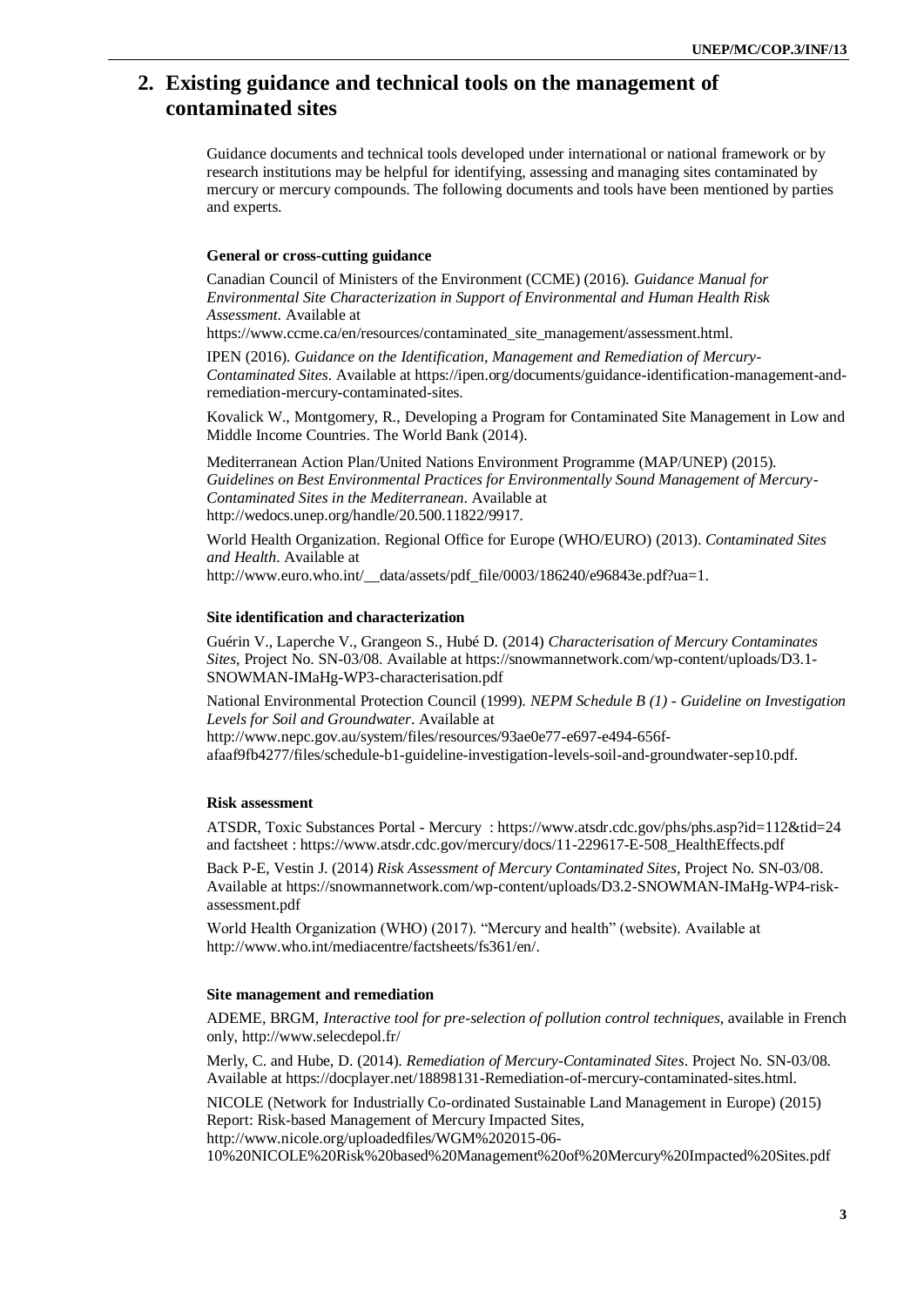United States Environment Protection Agency (US EPA) (2007). *Treatment Technologies for Mercury in Soil, Waste, and Water*. Washington. Available at [https://clu](https://clu-in.org/download/remed/542r07003.pdf)[in.org/download/remed/542r07003.pdf.](https://clu-in.org/download/remed/542r07003.pdf)

# **3. Case studies**

The following case studies, submitted by France, are available from the Convention website.<sup>4</sup>

- Case studies on background mercury levels and conceptual model of mercury transfer to the food chain from Laperche V., R. Maury-Brachet, F. Blanchard, Y. Dominique, G. Durrieu, J.- C. Massabuan, H. Bouillard, B. Joseph, P. Laporte, N. Mesmer-Dudons, V. Duflo et L. Callier (2007) "Répartition régionale du mercure dans les sédiments et les poissons de six fleuves de Guyane". Rapport BRGM/RP-55965-FR. http://infoterre.brgm.fr/rapports/RP-55965-FR.pdf
- A case study on Restoration of Surface water bodies contaminated by mercury. State of the art of available methods and applicability in the French Guiana context from Laperche V. Touzé S. (2014) "Restauration de l'état des masses d'eau de surface contaminée par le mercure - Etat de l'art des méthodes existantes et adaptabilité dans le contexte guyanais". Rapport final. BRGM/RP-64032-FR.
- A case study on groundwater Characterisation at chloralkali site

The following references were provided by experts.

- Boudou, A., R. Maury-Brachet, G. Durrieu, M. Coquery and C. Dauta (2006). Chercheurs d'or et contamination par le mercure des systèmes aquatiques continentaux de Guyane – Risques à l'égard des populations humaines. Hydroécol. Appl., EDP Sciences. 15: 1-18.
- Project "Provision of Remedial Solutions for the Boroo Mercury Contaminated Site and Recovery of Mercury" by CTNDM and EMGRISA in Spain in cooperation with POLYECO in Greece from July 2015 to December 2016. Monitoring of surface and groundwater for the remediation of mercury contaminated soils (i.e; phytoremediation, mecury fixation and zerovalent iron nanoparticles, or chemical stabilisation).<http://www.ctndm.es/proyectos/7-in.php>

# **4. Technical information on the remediation of dwellings impacted by mercury contamination**

Remediation of impacted dwellings where mercury amalgamation (or mercury spills in a non-ASGM setting) has been practised requires a separate process within the overall site identification and management plan. Residential dwellings or commercial buildings (such as gold traders who burn amalgam on site) that are suspected of mercury contamination can initially be screened using a handheld device such as a Jerome Mercury Vapor Analyzer (MVA), Lumex 915+ and Lumex RA-915 Light meters or devices with equivalent sensitivity.). If real time readings exceed assessment and clearance screening levels (ACSL) of 300 ng/m3 then decontamination is required. If levels are highly elevated clean-up workers should wear level C PPE (air-purifying respirators with mercury vapor cartridges).

An (ACSL) of 300 ng/m3is the inhalation reference concentration (RfC) for elemental mercury established by the USEPA estimate of a continuous inhalation exposure concentration to people (including sensitive subgroups) that is likely to be without risk of deleterious effects during a lifetime. Reducing the mercury vapor levels in an occupied dwelling to below the ACSL is critical to the health of the occupants.

Decontaminating the structure and contents requires a combination of approaches<sup>5</sup> including;

<sup>4</sup> http://www.mercuryconvention.org/Meetings/Intersessionalwork/tabid/7857/language/en-US/Default.aspx

<sup>5</sup> Thompson, M. (2012) Mercury Contamination: Review of a Residential Response. Prof Saf. 2012 February; 57(2): 50–58.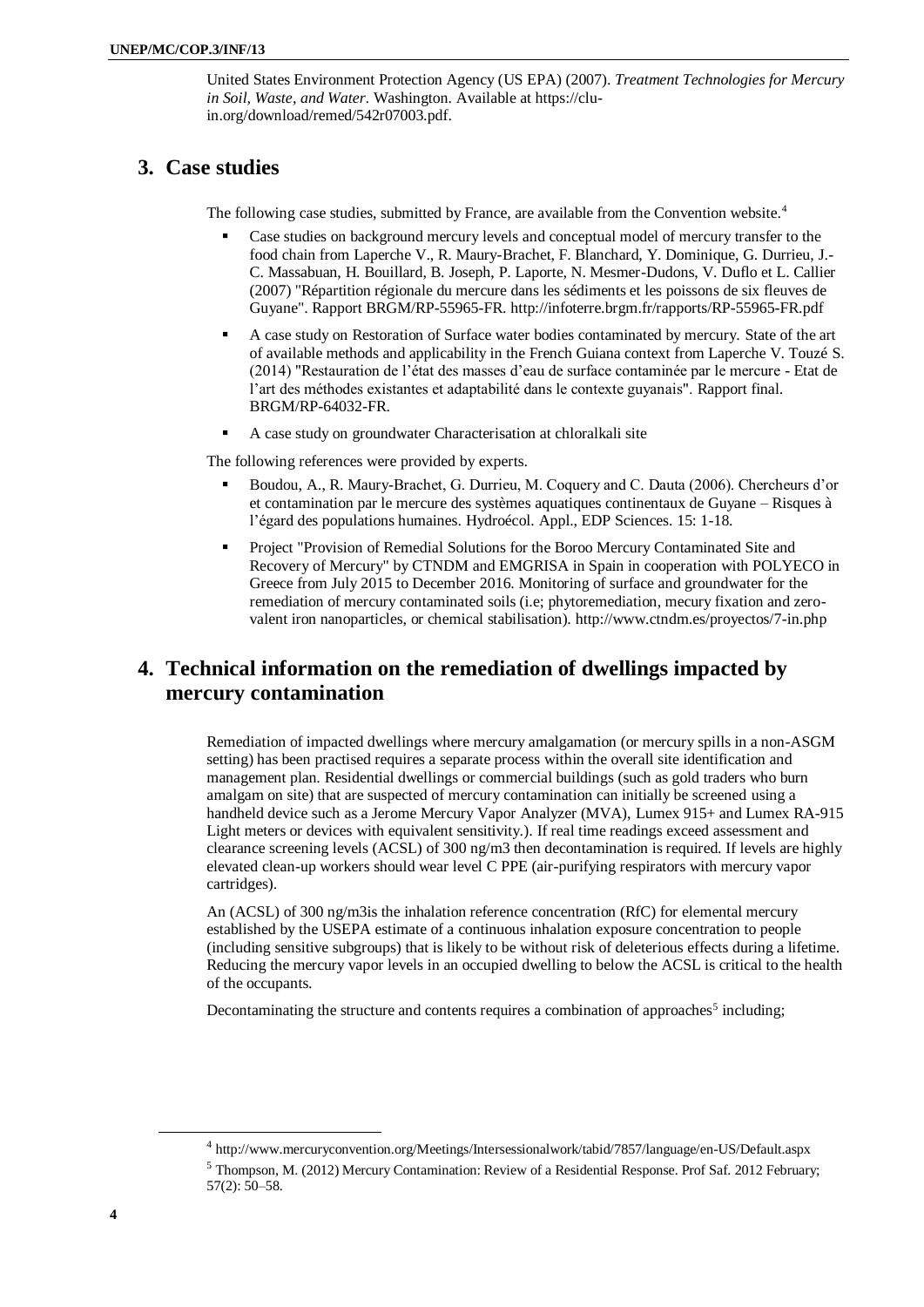- Assessment, inventorying and decontaminating items within the structure (using a decontaminating agent such as HgX) and purpose-built vacuums (such as the Nilfisk SS Mercury Vacuum)<sup>6</sup>.
- Heating and ventilating the structure. Heating should be conducted for at least 8 hours duration above  $26^{\circ}$ C then lowered to  $21^{\circ}$ C with at least 2 hours venting. In some cases, existing heating devices inside the structure combined with open windows is sufficient to bring vapors below the ACSL. If monitoring shows this is ineffective, then portable heaters combined with negative pressure air pumps fitted with activated carbon filters can be effective.
- Household items that cannot be decontaminated below 1,000 ng/m3 can be disposed of as household waste.
- Household items that cannot be decontaminated below 10,000 ng/m3 should be disposed of as hazardous waste.
- Some household items may be removed from the site for decontamination by heating in sealed bags to  $32{\text -}60^{\circ}\text{C}$  and then ventilated for 2 hours. They should then be tested to ensure vapor release is below 1,000 ng/m3.
- More porous items such as mattresses, rugs, leather shoes and plastic toys may not be possible to decontaminate. All food including frozen food should be disposed of.
- Structures built with high porosity building materials may also prove difficult to decontaminate.

# **5. Examples of legal and regulatory approach for financing site management/remediation**

In the Unites States, the polluter pays approach is utilised and a pool of funds has been established for this purpose known as the 'Superfund<sup>7</sup>' which is authorised by a legal framework known as Comprehensive Environmental Response, Compensation, and Liability Act (CERCLA. The money that constitutes the 'Superfund' is based mainly on taxes levied against petroleum and chemical industries in an acknowledgement that generate the majority of contaminated sites in the US.

In New Zealand 'The Contaminated Sites Remediation Fund' is administered by the national government and provides up to a total of 2.6 million NZD each year to local governments to address the ten highest risk sites that are nominated to the fund via an application process<sup>8</sup>.

In the UK liability for the costs of land contamination investigation and management are determined according to the "polluter pays principle" defined legally in sections 78J and 78K of the Environmental Protection Act 1990 and statutory guidance (Environment Agency UK 2016).

In South Africa liability for contaminated sites costs is also attributed to the polluter under Section 28 of the NEMA (National Environmental Management Act).

EU member states apply the "polluter pays principle" to the maximum extent, while there are exceptions such as where the polluter cannot be identified or cannot afford to cover the costs of investigation and management/remediation. Within the EU, public funds account for up to 35% of total expenditure on contaminated sites where the responsible polluter cannot be identified or cannot pay for the site works. In some member states such as Czech Republic, Macedonia and Spain public funds account for 100% of clean up costs<sup>9</sup>.

<sup>6</sup> Under no circumstances should ordinary household vacuums be used as they become contaminated and liberate mercury vapors through their exhaust for long periods after initial use.

 $7$  For further information see

https://www.epa.gov/sites/production/files/documents/thesuperfundcleanupprogram.pdf

<sup>8</sup> http://www.mfe.govt.nz/more/funding/contaminated-sites-remediation-fund/about-fund

<sup>9</sup> Slovak Environmental Agency (2010) State of the Contaminated sites in Slovakia. Tajovskeho 28, 975 90 Banska Bystrica.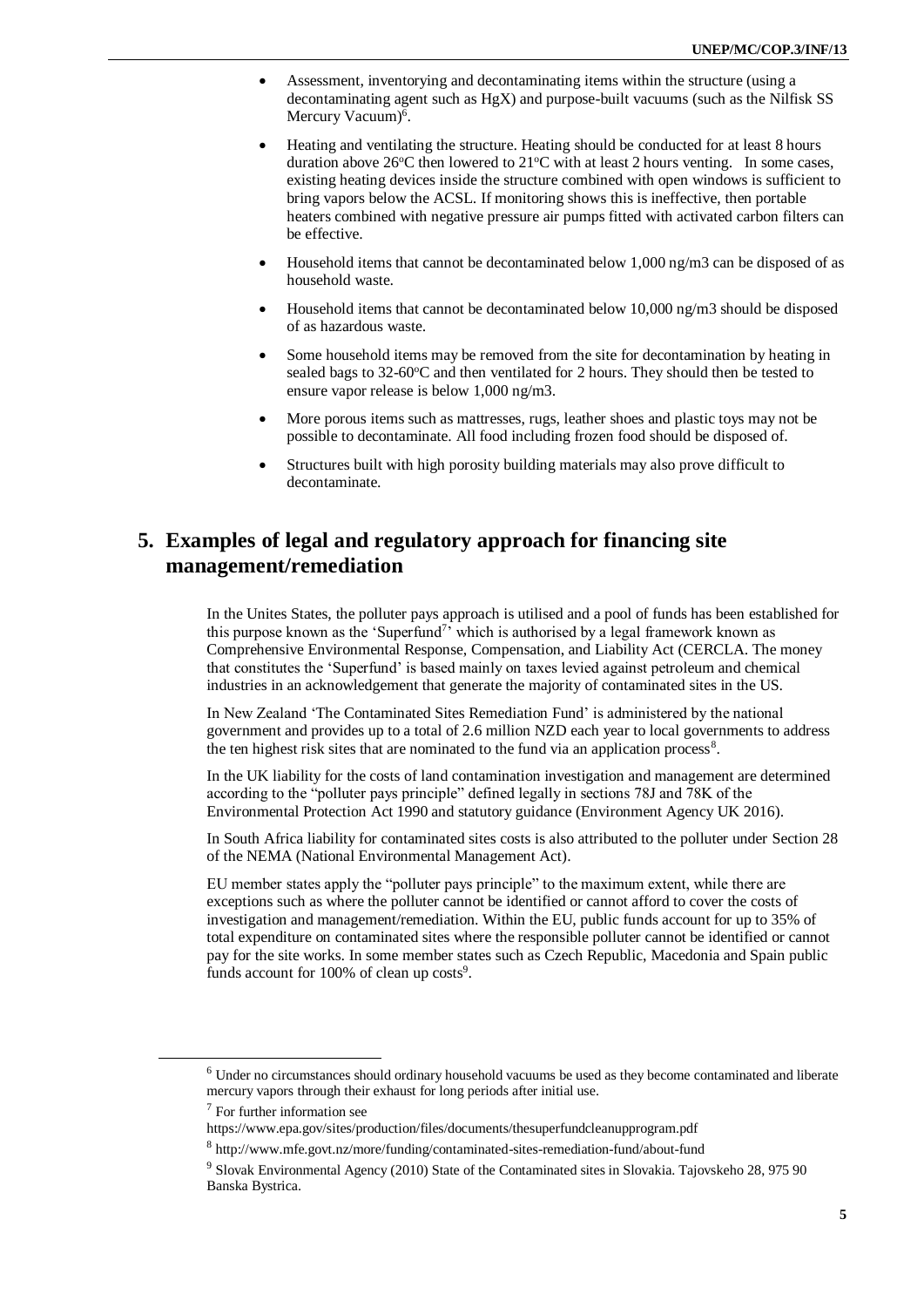# **6. Other information submitted by parties and other stakeholders**

In the process of developing this guidance, parties and other stakeholders submitted information on national policy, legislation, case studies etc. that may be helpful in decision making on the management of contaminated sites, as compiled in this appendix.

### **Submissions for COP-1**

In preparation for the first meeting of the Conference of the Parties in 2107, governments and others were invited to provide to the interim secretariat input on guidance documents or recommendations in relation to the management of sites contaminated with mercury. Relevant information was submitted by eight governments: Brazil, Canada, the European Union, Japan, Norway, the Republic of Korea, Switzerland and Thailand. These submissions are reproduced below.

International POPs Elimination Network (IPEN), Pure Earth, Syracuse University and the Project by the United Kingdom in Colombia also submitted relevant information. These submissions are available from the Convention website $10$ .

### **Brazil**

The national framework on the management of contaminated sites is the Resolution of the National Council for environment (CONAMA)  $N^{\circ}$  420/2009 - which provides guidelines for the management of contaminated sites by chemicals due to human activities.

The Resolution establishes procedures to ensure the full knowledge of the characteristics of the contaminated sites and the potential impacts that can be caused. The goal is to support, with adequate information, the decision-making process about the most appropriate forms of intervention on the sites.

The contaminated site identification process is developed in stages, ranging from preliminary assessment to confirmatory research, detailed investigation, risk assessment, actions for rehabilitation of the area and environmental monitoring.

In addition, the Resolution presents a table with maximum levels of chemicals allowed for soil and groundwater, which addresses mercury limits, as indicated below:

|  |  | Table 1: Values on Mercury existing in the Resolution CONAMA Nº 420/2009. |  |
|--|--|---------------------------------------------------------------------------|--|
|  |  |                                                                           |  |

|          | Prevention<br>Reference     |                             | Investigation Value for soil $(mg/kg-1)$ | Investigation |            |                                         |
|----------|-----------------------------|-----------------------------|------------------------------------------|---------------|------------|-----------------------------------------|
| Chemical | Value for<br>Soil $(mg/kg)$ | Value for<br>Soil $(mg/kg)$ | Agricultural                             | Residential   | Industrial | Value for<br>Groundwater<br>$(\mu g/L)$ |
| Mercury  | E                           | 0,5                         | 12                                       | 36            | 70         |                                         |

 $E =$  to be stablished by State Level Power.

### **Canada**

Canada has well-established federal, provincial and territorial programs to identify, assess and remediate contaminated sites, including those contaminated by mercury or mercury compounds. Canada has established the Federal Contaminated Sites Inventory as well as the Federal Contaminated Sites Action Plan (FCSAP), which are applicable to federal lands. Furthermore, provinces and territories have legislation, regulations, guidelines and/or a program in place to govern contaminated sites management. The Canadian Council of Ministers of the Environment (CCME) has also developed guidelines to support contaminated site identification and management.

Below, is a selected list of federal, provincial and territorial guidance documents that may be helpful during the development of draft guidance of sites contaminated with mercury.

<sup>10</sup> http://www.mercuryconvention.org/Negotiations/submissionsforCOP1/tabid/5535/Default.aspx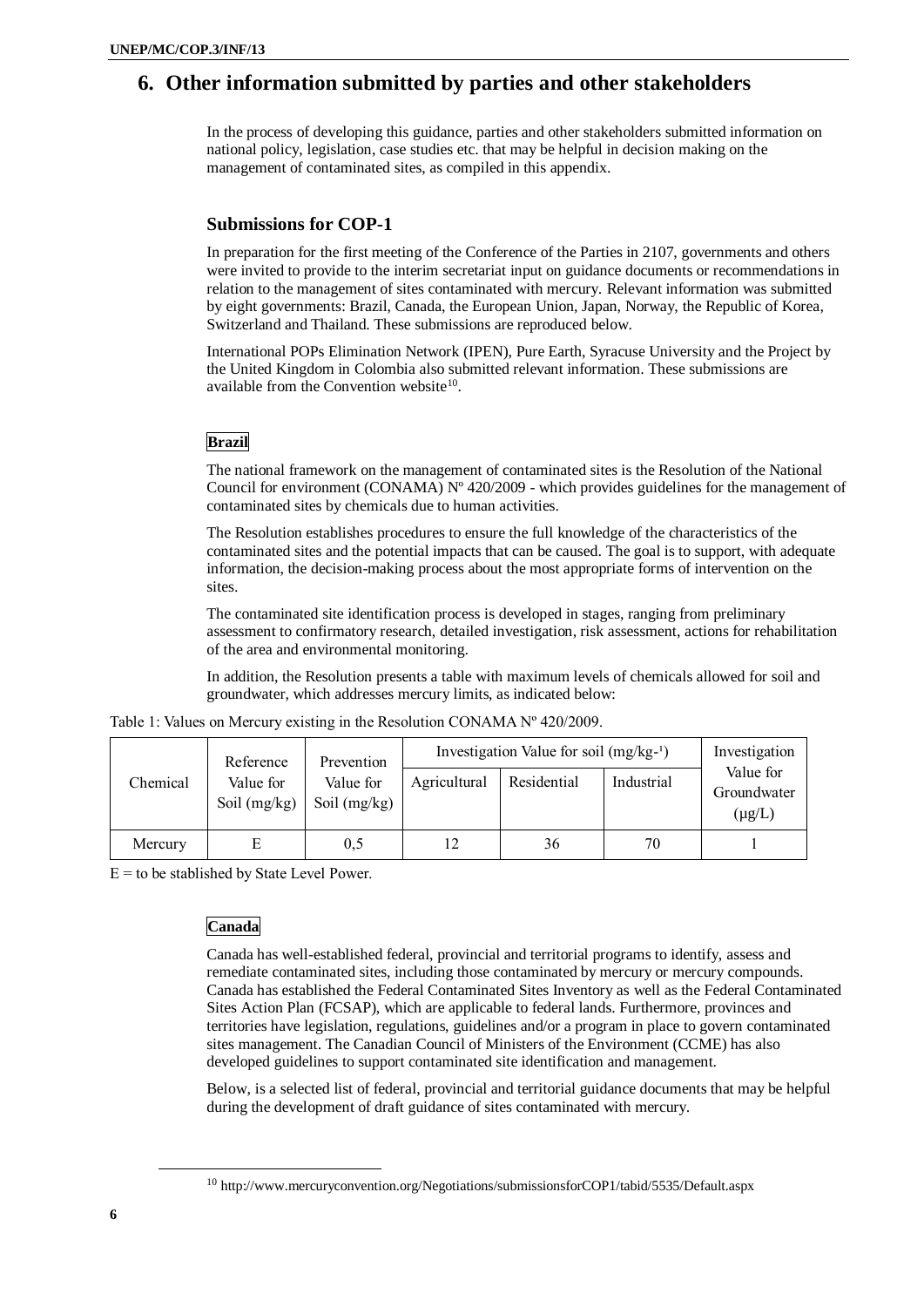### **1. FEDERAL/ JOINT FEDERAL/PROVINCIAL/TERRITORIAL:**

### **(a) Site identification and characterization;**

| Document/Tool Title                                          | Website reference                             |
|--------------------------------------------------------------|-----------------------------------------------|
| Guidance Manual for Environmental Site Characterization in   |                                               |
| Support of Environmental and Human Health Risk Assessment    |                                               |
| Volume I: Guidance Manual (CCME, 2016)                       | http://www.ccme.ca/en/resources/contaminat    |
| Volume II: Checklists (CCME, 2016)                           | ed_site_management/assessment.html            |
|                                                              |                                               |
| Subsurface Assessment Handbook for Contaminated Sites (CCME, |                                               |
| 1994)                                                        |                                               |
| Canada-Ontario Decision-Making Framework (DMF) for           | http://publications.gc.ca/site/eng/312560/pub |
| Assessment of Great Lakes Contaminated Sediment (ECCC and    | lication.html                                 |
| MOE, 2008)                                                   |                                               |

### **(b) Options for managing the risks posed by contaminated sites;**

| Document/Tool Title                                               | <b>Website Reference</b>                    |  |
|-------------------------------------------------------------------|---------------------------------------------|--|
| Guidance and Orientation for the Selection of Technologies (GOST) | Technologies for the treatment of mercury   |  |
| (PSPC/NRC, 2012; Registration required)                           | contaminated water, soil and sediments      |  |
|                                                                   | (http://gost.irb-bri.cnrc-                  |  |
|                                                                   | nrc.gc.ca/hm.aspx?ind_lang=en).             |  |
| FCSAP Decision-Making Framework (2013)                            | http://www.federalcontaminatedsites.gc.ca/d |  |
|                                                                   | efault.asp?lang=En&n=B15E990A-1             |  |

### **(c) Evaluation of benefits and costs**

| Document/Tool Title                                           | <b>Website Reference</b> |  |
|---------------------------------------------------------------|--------------------------|--|
| Sustainable Development Tool [SDT] (PSPC, 2016) Available at: | http://sdat.pwgsc.gc.ca  |  |

### **(d) Validation of outcomes.**

| Document/Tool Title                                           | <b>Website Reference</b>                    |
|---------------------------------------------------------------|---------------------------------------------|
| Guidance for Site Closure Tool for Federal Contaminated Sites | http://www.federalcontaminatedsites.gc.ca/d |
| (SCT) (FCSAP, 2012)                                           | efault.asp?lang=En&n=B15E990A-1             |
| Including Tool for Risk Assessment Validation (TRAV)          |                                             |

### **2. PROVINCIAL OR TERRITORIAL**

| <b>Province/Territory</b> | <b>Document/Tool Title</b>                                                                                                                                                                                                                 | <b>Website Reference</b>                                                                                                              |
|---------------------------|--------------------------------------------------------------------------------------------------------------------------------------------------------------------------------------------------------------------------------------------|---------------------------------------------------------------------------------------------------------------------------------------|
| British Columbia          | Contaminated Sites: Site Remediation                                                                                                                                                                                                       | General contaminated sites<br>management guidance:<br>http://www2.gov.bc.ca/gov/content/e<br>nvironment/air-land-water/site-          |
|                           |                                                                                                                                                                                                                                            | remediation/guidance-resources                                                                                                        |
| Northwest Territories     | Guideline for Contaminated Site<br>Remediation in the NWT                                                                                                                                                                                  | General contaminated sites<br>management guidance:<br>http://www.enr.gov.nt.ca/sites/default<br>/files/guidelines/siteremediation.pdf |
| Ouébec                    | Le ministère du Développement<br>durable, de l'Environnement et de la<br>Lutte contre les changements<br>climatiques : Guide d'intervention -<br>Protection des sols et réhabilitation des<br>terrains contaminés (available in<br>French) | http://www.mddelcc.gouv.qc.ca/sol/te<br>rrains/guide-intervention/index.htm                                                           |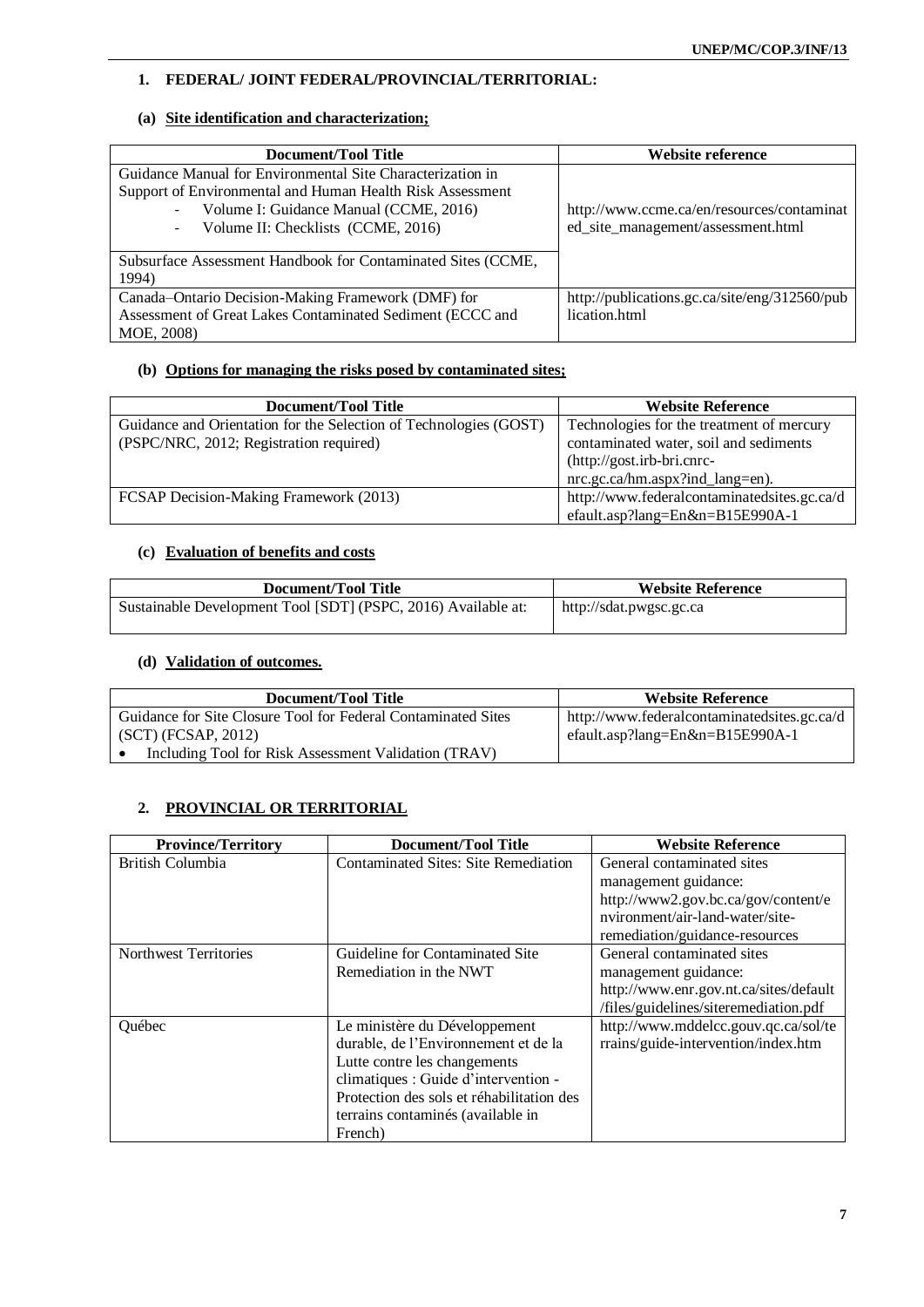### **European Union**

European Union provided the following reference, in addition to those listed as existing guidance and tools above, those listed as case studies, and those listed in the reference to the draft guidance.

REMCOSITE Sino-German Workshop 2008, Final report available at: [https://www.grs.de/sites/default/files/pdf/Remcosite\\_2008\\_Chemieabfaelle\\_0.pdf](https://www.grs.de/sites/default/files/pdf/Remcosite_2008_Chemieabfaelle_0.pdf)

IMaHg project - Improved management for Hg-contaminated soils - final-workshop-overheads (2013), more info available at [http://snowmannetwork.com/?page\\_id=256](http://snowmannetwork.com/?page_id=256)

Mercury Contaminated Sites – NICOLE Technical Meeting Summary Paper (2013)

Mercury Contaminated land management – State of the Art – NICOLE Mercury Working Group Paper (2012), more info available at [www.nicole.org](http://www.nicole.org/)

Contaminated Land Rehabilitation Network for Environmental Technologies in Europe - CLARINET (2002) Sustainable Management of Contaminated Land in the EU: An Overview available at [https://www.commonforum.eu/Documents/DOC/Clarinet/rblm\\_report.pdf](https://www.commonforum.eu/Documents/DOC/Clarinet/rblm_report.pdf)

Workshop "Training on mercury management and remediation of contaminated sites", Almadén (Spain), 18-19th November 2015, organized by UNEP/MAP and SCP/RAC in the framework of the Horizon 2020 Programme of the European Union. It was dedicated to the management and remediation of mercury contaminated sites, with particular focus on the implementation of the Regional Plan of the Barcelona Convention (Protocol for the protection of the Mediterranean Sea against pollution from Land-Based Sources and activities). In the frame of this Workshop, different initiatives on management and remediation of mercury contaminated sites were presented, such as the reconditioning of the "Cerco de San Teodoro" slag heap (Almadén, Ciudad Real, Spain) and "La Soterraña" mercury mine (Asturias, Spain). [http://www.cprac.org/es/archivo-de](http://www.cprac.org/es/archivo-de-noticias/genericas/training-on-mercury-management-and-remediation-of-contaminated-soils-a)[noticias/genericas/training-on-mercury-management-and-remediation-of-contaminated-soils-a](http://www.cprac.org/es/archivo-de-noticias/genericas/training-on-mercury-management-and-remediation-of-contaminated-soils-a)

The general approach to dealing with contaminated land within the UK is exemplified in Environmental Protection Act 1990: Part 2A Contaminated Land Statutory Guidance which is available at:

[https://www.gov.uk/government/uploads/system/uploads/attachment\\_data/file/223705/pb13735cont](https://www.gov.uk/government/uploads/system/uploads/attachment_data/file/223705/pb13735cont-land-guidance.pdf)[land-guidance.pdf.](https://www.gov.uk/government/uploads/system/uploads/attachment_data/file/223705/pb13735cont-land-guidance.pdf)

### **Japan**

In order to contribute to the further work required in preparation for the first meeting of the Conference of the Parties to the Minamata Convention, the Government of Japan submits herewith relevant information on Article 12 – Contaminated sites.

#### *Legal Measures*

Article 12, paragraph 1 of the Minamata Convention stipulates that each party shall endeavor to develop appropriate strategies for identifying and assessing sites contaminated by mercury or mercury compounds.

Japan's legislation ensures the identification and assessment of contaminated sites with the following processes:

Soil Contamination Countermeasures Act requires the owner, manager, or occupier (hereinafter referred to as the "Owner, etc.") of the land to have a Designated Investigation Institution to conduct an investigation and to report the results to the prefectural governor: i) when a factory, etc. in which Designated Hazardous Substances including mercury (Article 2, Paragraph 1 of the Soil Contamination Countermeasures Act), have been used is shut down (Article 3 of the Soil Contamination Countermeasures Act), ii) when the Owner, etc. intends to excavate and make other change to the Form or Nature of land with an area exceeding particular size (more than or equal to 3000m2) and the prefectural governor finds that the said land is in danger of being contaminated (Article 4 of the Soil Contamination Countermeasures Act), or iii) when the prefectural governor finds the existence of land which possibly poses harm to human health due to soil contamination by a Designated Hazardous Substance (Article 5 of the Soil Contamination Countermeasures Act).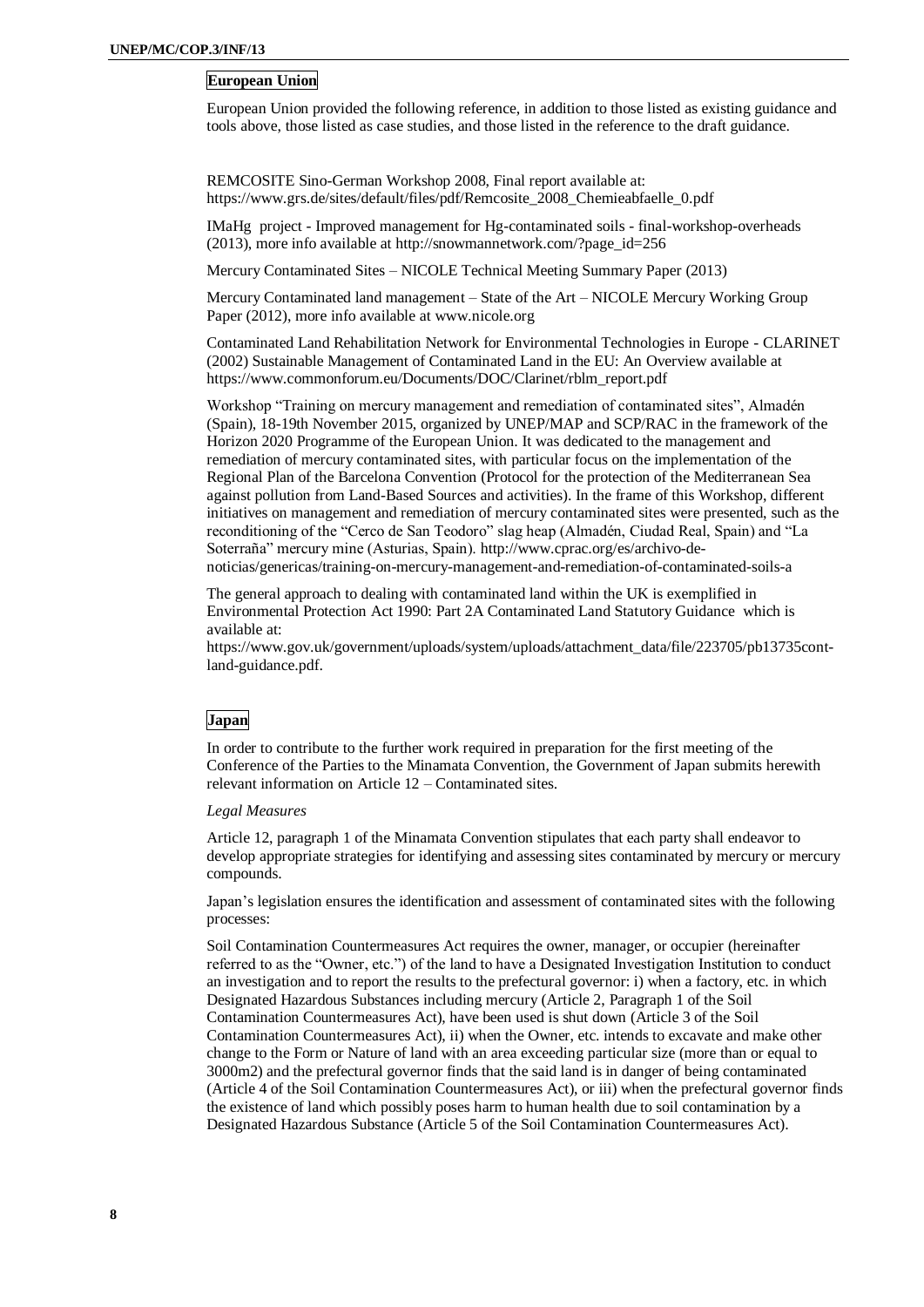If the level of the reported contamination exceeds the standard value, the prefectural governor shall designate the reported site, based on the health risk, as an Area which Requires Action11 (Article 6 of the Soil Contamination Countermeasures Act), or as an Area for which Changes to Form or Nature Require Notification12 (Article 11 of the Soil Contamination Countermeasures Act). The Owner, etc. may request the prefectural governor to designate an area of the site when it voluntarily surveys the site and finds soil contamination (Article 14 of the Soil Contamination Countermeasures Act).

Ministry of the Environment conducts annual survey on the implementation of Soil Contamination Countermeasures Act, which includes designation status of the area such as Area which Requires Action, etc. A guideline has been formulated for the method of investigation and countermeasures and it is widely utilized on site.

Based on Article 15 of the Water Pollution Control Act, prefectures, etc. are undertaking groundwater monitoring of hazardous substances including mercury.

Article 12, paragraph 2 of the Convention stipulates that any action to reduce the risks posed by such sites shall be performed in an environmentally sound manner incorporating, where appropriate, an assessment of the risks to human health and the environment from the mercury or mercury compounds they contain.

Japan's legislation ensures the measures to reduce the risk of contaminated sites with the following instruments:

For Area which Requires Action where health risk may be caused, prefectural governor shall instruct the Owner, etc. of the land to take measures such as groundwater monitoring, soil containment and removal (hereinafter referred to as an "Action for Removal, etc."), which would be determined in consideration of the level of the soil contamination and the status of land use by the Owner, etc. of the area (Article 7 of the Soil Contamination Countermeasures Act). For Area for which Changes to Form or Nature Require Notification, when the Owner, etc. of the area intends to excavate and make other change to the Form or Nature of the area, prefectural governor shall be notified of Changes to Form or Nature of Land. The notification includes the method by which the changes will be made, such as prevention of dispersion and flowing out of the contaminated soil, as stipulated in Article 12 of the Soil Contamination Countermeasures Act.

When contaminated soil is removed from Area which Requires Action etc., its notification shall be submitted to the prefectural governor in advance (Article 16 of the Soil Contamination Countermeasures Act), and persons permitted processing contaminated soil must be entrusted to undertake the processing contaminated soil (Article 18 of the Soil Contamination Countermeasures Act).

A guideline is formulated for the method of Action for Removal, etc. and it is widely applied at a site.

Based on Article 14-3 of the Water Pollution Control Act, if human health damage has occurred or is likely to occur due to the perforation of hazardous substances including mercury into soil at a factory or a business establishment, the prefectural governor may order decontaminating measures to its Owner,etc.

With regard to soil contamination countermeasures in mines, Article 19, item (ix) of the Ordinance for Enforcement the Mine Safety Act requires conformity to the standards prescribed by Ordinance of the Ministry of the Environment as stipulated in Article 6, paragraph (1), item (i) of the Soil Contamination Countermeasures Act. In the case where the contaminated site does not comply with the said standards, Article 46, paragraph (1) of the Ordinance for Enforcement the Mine Safety Act requires the holder of mining right to report to the Director-General of the Industrial Safety and Inspection Department, and he/she may order the holder of mining right to make necessary improvement (Article 36 of the Mine Safety Act). In addition, under Article 39 of the Mine Safety Act the holder of mining right may be ordered to install necessary equipment to prevent mining pollution for five years after extinction of the mining right.

 $11$ Area which Requires Action: Area that has the intake route of contamination so that measures such as the removal of contamination, prevention of the dispersion of contamination , etc. are needed lest it should cause health damage, Article 6 of the Soil Contamination Countermeasures Act.

 $12$ Area for which Changes to Form or Nature Require Notification: Area that does not have the intake route of contamination (or the area where the intake route of contamination is interrupted) so that measures such as the removal of contamination, prevention of the dispersion of contamination, etc. are needed lest it should not cause health damage, Article 11 of the Soil Contamination Countermeasures Act.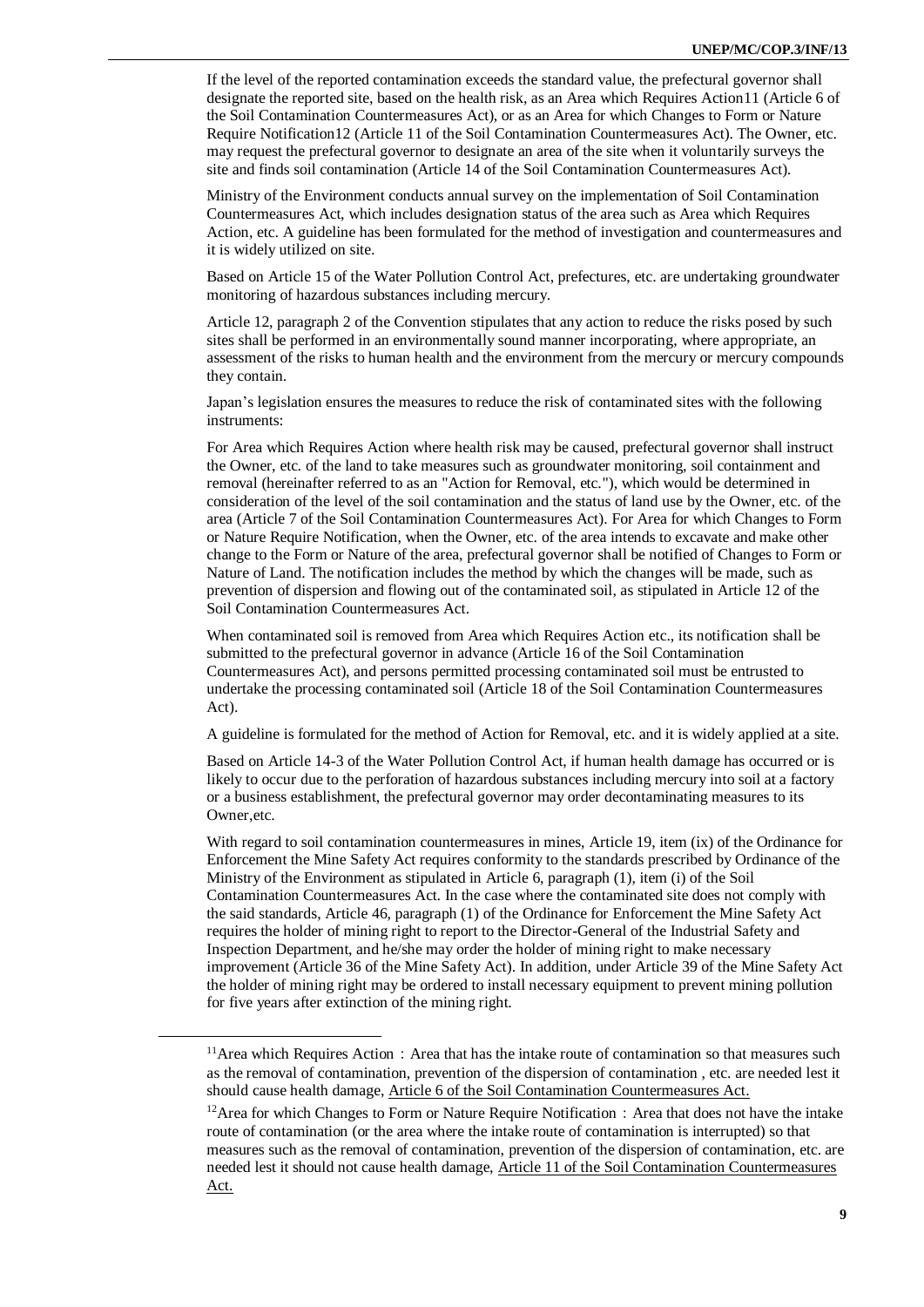#### Designated Hazardous Substance and its standard

Designated Hazardous Substance and its standard are determined from risks such as (1) ingestion of groundwater (corresponding to Soil Leachate Standard), (2) direct ingestion (corresponding to Soil Concentration Standard). Soil Leachate Standard is set for all Designated Hazardous Substance, but Soil Concentration Standard is set for only 9 substances (class 2: heavy metals) in Designated Hazardous Substances.

| Designated hazardous substance |                                | Designation standard                                          |                                       |  |
|--------------------------------|--------------------------------|---------------------------------------------------------------|---------------------------------------|--|
|                                |                                | Soil Leachate Standard                                        | Soil Concentration Standard           |  |
|                                | Carbon tetrachloride           | $\leq 0.002mg$ / L                                            |                                       |  |
|                                | $1,2$ - Dichloroethane         | $\leq 0.004\text{mg}/\text{L}$                                |                                       |  |
|                                | $1,1$ - Dichloroethylene       | $\leq$ 0.1mg / L                                              |                                       |  |
|                                | $cis - 1,2 - Dichloroethylene$ | $\leq 0.04$ mg / L                                            |                                       |  |
| Class 1                        | $1,3$ - Dichloropropene        | $\leq 0.002$ mg / L                                           |                                       |  |
| (VOCs)                         | Dichloromethane                | $\leq$ 0.02mg / L                                             |                                       |  |
|                                | Tetrachloroethylene            | $\leq 0.01$ mg / L                                            |                                       |  |
|                                | $1.1.1$ – Trichloroethane      | $\leq$ 1 mg / L                                               |                                       |  |
|                                | $1,1,2$ – Trichloroethane      | $\leq 0.006$ mg / L                                           |                                       |  |
|                                | Trichloroethylene              | $\leq$ 0.03mg / L                                             |                                       |  |
|                                | Benzene                        | $\leq 0.01$ mg / L                                            |                                       |  |
|                                | Cadmium and its compounds      | $\leq 0.01$ mg / L                                            | $\leq 150$ mg / kg                    |  |
| Class <sub>2</sub><br>(Heavy   | Hexavalent Chromium compounds  | $\leq$ 0.05 mg / L                                            | $\leq$ 250mg / kg                     |  |
|                                | Cyanides compounds             | < detection limit                                             | As isolated cyanides $\leq$ 50mg / kg |  |
|                                | Mercury and its compounds      | $\leq 0.0005$ mg/L<br>Alkyl Mercury less than detection limit | $\leq 15$ mg/kg                       |  |
|                                | Selenium and its compounds     | $\leq 0.01$ mg / L                                            | $\leq 150$ mg/kg                      |  |
| Metals, etc.)                  | Lead and its compounds         | $\leq 0.01$ mg / L                                            | $\leq 150$ mg/kg                      |  |
|                                | Arsenic and its compounds      | $\leq 0.01$ mg / L                                            | $\leq 150$ mg / kg                    |  |
|                                | Fluorine and its compounds     | $\leq$ 0.08mg / L                                             | $\leq 4000$ mg / kg                   |  |
|                                | Boron and its compounds        | $\leq$ 1 mg / L                                               | $\leq 4000$ mg / kg                   |  |
|                                | Simazine                       | $\leq$ 0.003mg / L                                            |                                       |  |
| Class 3                        | Thiuram                        | $\leq 0.006$ mg / L                                           |                                       |  |
| (Agrochemicals                 | Thiobencarb                    | $\leq$ 0.02mg / L                                             |                                       |  |
| and PCB <sub>s</sub> )         | <b>PCB</b>                     | <detection limit<="" td=""><td></td></detection>              |                                       |  |
|                                | Organic phosphorus compounds   | <detection limit<="" td=""><td></td></detection>              |                                       |  |

### **Norway**

In Norway, clean-up of contaminated sediments and soil containing mercury, is part of an overall effort made to prevent hazardous substances from damaging health and the environment. Norwegian Environment Agency 30 October 2016

We have national focus on remediation of prioritized sites, clean soil in kindergartens and day-care centers, assessing industries with high probability of contaminating soil and safe handling of contaminated soil. Further information can be found in the Government-report "Working together towards a non-toxic environment and a safer future" (White Paper nr. 14 2006-2007 pg. 96-100, chapter 10.2-10.3):

https://www.regjeringen.no/contentassets/abe386e25e0e4d788e868d5f7f991362/engb/pdfs/stm200620070014000en\_pdfs.pdf

Threshold value and guidance value The current national threshold value defining clean/contaminated soil for mercury is 1 mg/ kg DW. This is an ecotoxicological-based value (10 % bioavailability including me-Hg). For sediments (coastal), the value is 0.52 mg/kg DW.

Norway applies guidelines that divide soil into different classes of soil condition (based on concentrations of hazardous substances). The categorization shows which classes are acceptable for soil on a given site. Guidelines also includes the absolute minimum number of samples necessary to determine the condition of the soil.

Guidelines are available here (in Norwegian only): http://www.miljodirektoratet.no/old/klif/publikasjoner/2553/ta2553.pdf

Guidance values for Hg for different land use criteria: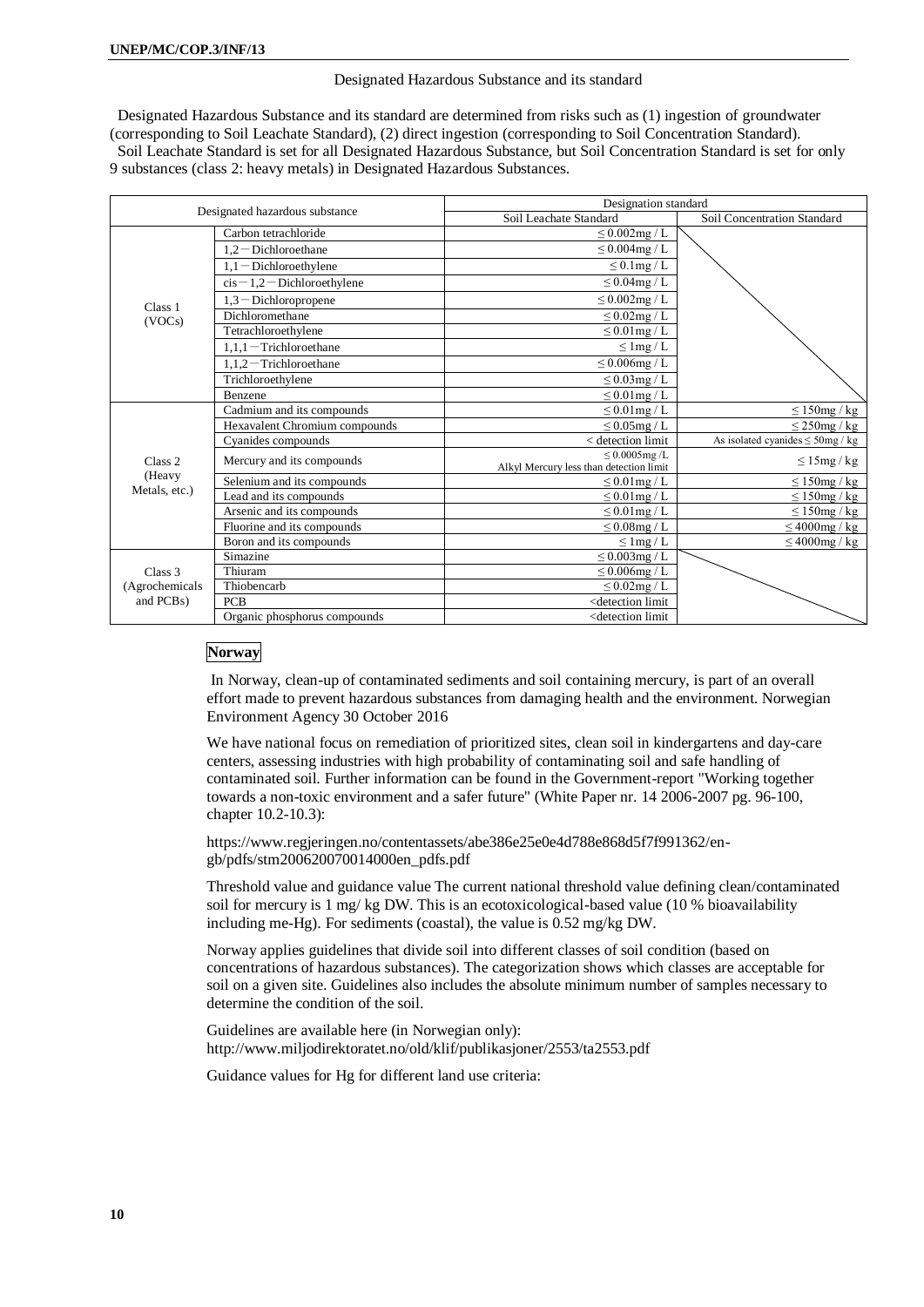| Classification of soil condition<br>based on health risk/ pollutant<br>(mg/kg DW) | Very Good<br>(clean soil) | $\overline{2}$<br>Good<br>(i.e. housing,<br>playgrounds) | 3<br>Moderate<br><mark>(central areas,</mark><br>offices and<br>stores) | $\overline{\mathbf{A}}$<br><b>Bad</b><br>(traffic,<br>industry) | 5<br><b>Very Bad</b><br>(upper limit defines<br>max [x] acceptable at<br>any site) |
|-----------------------------------------------------------------------------------|---------------------------|----------------------------------------------------------|-------------------------------------------------------------------------|-----------------------------------------------------------------|------------------------------------------------------------------------------------|
| Hg                                                                                | $\leq 1$                  | $1 - 2$                                                  | $2 - 4$                                                                 | $4 - 10$                                                        | 10-100                                                                             |
|                                                                                   |                           |                                                          |                                                                         |                                                                 |                                                                                    |

The full version of the national guidelines on risk assessment of contaminated sites "Guidelines for the Risk Assessment of Contaminated Sites" (for 58 substances including mercury), can be found here (in English): http://www.miljodirektoratet.no/old/klif/publikasjoner/andre/1691/ta1691.pdf

The web portal Environment.no provides further information on management of contaminated sites in Norway in general. State of the environment-Norway on contaminated sites: http://www.environment.no/topics/hazardous-chemicals/contaminated-soil/

National database The Norwegian Environment Agency has created a database that gives information about sites where there is contaminated soil or reason to suspect contamination. The database gives information on the site, type of contamination and assessments if measures have been taken on the area. There is also a possibility to report sites where one suspects that the ground is contaminated. http://grunn.miljodirektoratet.no/ (in Norwegian only)

Lastly, in regards to contaminated sites, Norway would like to draw the attention to the extensive and informative guidance document provided by the NGO IPEN "Guidance on the Identification, Management and Remediation of Mercury Contaminated Sites", dated March 2016. Norway would like this document to be included in the compilation provided by the Secretariat. [\(http://ipen.org/documents/ipen-guidance-identification-management-and-remediation-mercury](http://ipen.org/documents/ipen-guidance-identification-management-and-remediation-mercury-contaminated-sites)[contaminated-sites\)](http://ipen.org/documents/ipen-guidance-identification-management-and-remediation-mercury-contaminated-sites)

### **Republic of Korea**

### 3. Recommendation in relation to the management of sites contaminated with mercury

In Korea, there is no specific guideline for the management of sites contaminated with mercury. However, there are several thresholds on mercury concentrations in soil, which trigger control actions including site remediation. Polluters shall remediate and restore the sites if mercury concentration of the soils in site is above 12 mg/kg according to the guidelines of soil remediation under the Soil Environment Conservation Act.

### **Switzerland**

Governments and others are invited to provide to the interim secretariat input on guidance documents or recommendations in relation to the management of sites contaminated with mercury. The interim secretariat will prepare a compilation to be used as a basis for a draft guidance document on the management of mercury-contaminated sites, and an outline of its structure and content together with a roadmap for consideration by the Conference of the Parties at its first meeting, using the submitted documents as the basis of its work and including the elements described in paragraph 3 of Article 12 and taking also into account paragraph 4 of Article 12. Article 22 - Effectiveness evaluation

Governments, regional and subregional monitoring programmes and partnerships, the World Health Organization, regional representatives, regional and national institutions, academia, industry, civil society and others as appropriate are invited to submit to the interim secretariat information on existing monitoring programmes and how they can contribute to an overall monitoring approach, including availability of baseline information. Submissions that would complement the information provided by Governments and relevant organizations in follow up to INC6, compiled in document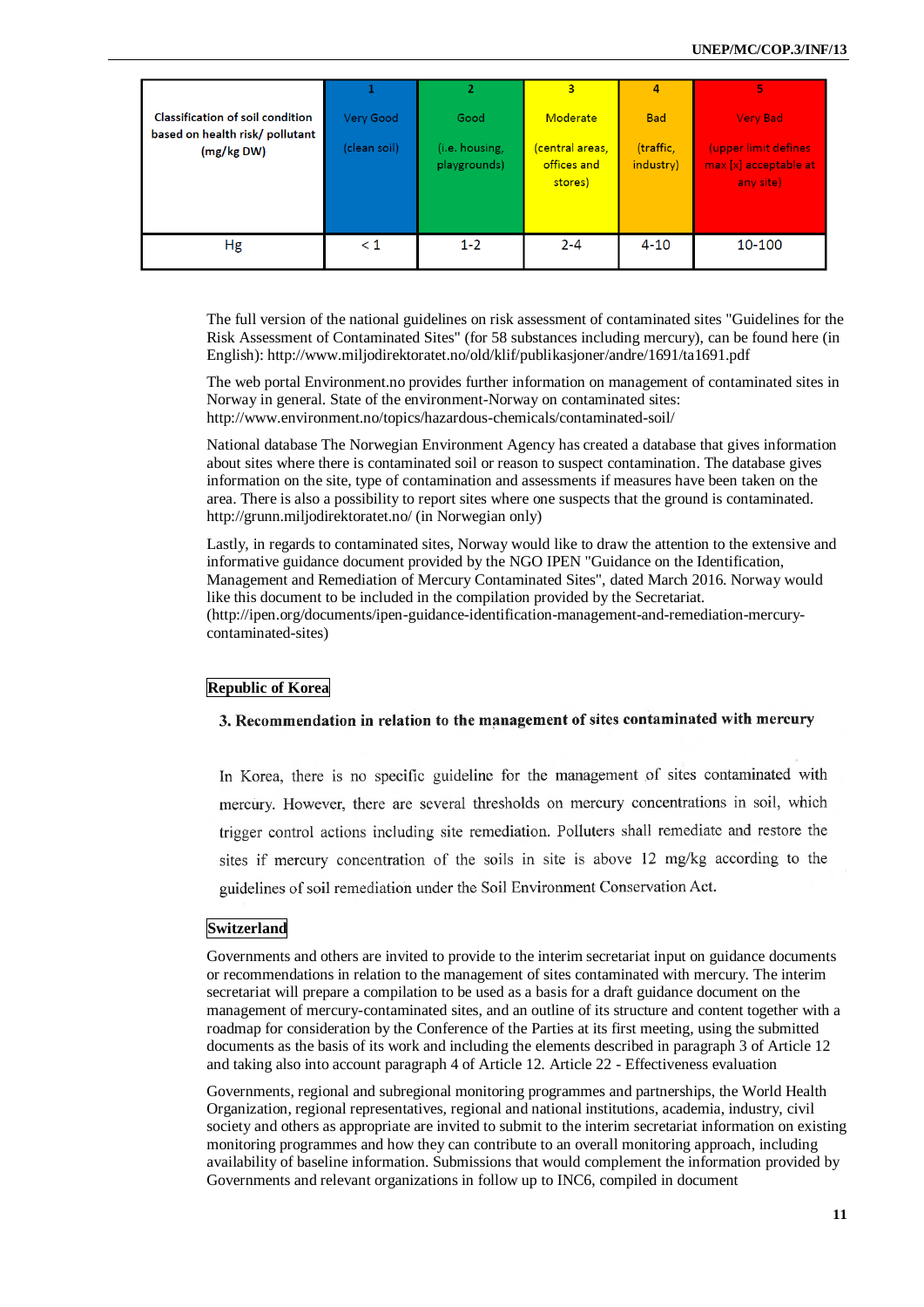### UNEP(DTIE)/Hg/INC.7/12 and available at

http://mercuryconvention.org/Negotiations/INC7/INC7submissions/tabid/4754/Default.aspx, are particularly encouraged. They are further invited to provide contact details for any individual whom they would designate to participate in consultations conducted via electronic means for the development of a roadmap as well as a report on effectiveness evaluation.

In Switzerland a polluted site has to be registered in the cataster if the concentration of mercury in soil exceeds 0.5 mg/kg.

The concentration values for mercury in soil were established 2013 (the reports in French and German can be found here (French) http://www.bafu.admin.ch/altlasten/01611/index.html?lang=fr) :

For agricultural soil:

- Trigger value 0.5 mg/kg
- Clean-up value 20 mg/kg

Between 0.5 and 20 mg/kg, a risk assessment has to show if restriction of uses are necessary. Above 20 mg/kg, the soil has to be remediated and its utilization is forbidden until the remediation has taken place.

For sites in private gardens and allotments, children's playgrounds and other places where children play regularly:

- Clean-up value 2 mg/kg.

- there is no trigger value, because restrictions of use for children are not acceptable.

Between 0,5 and 2 mg/kg, there is no restriction for children, but it is recommended to cultivate only vegetables that don't accumulate mercury.

A study about the relevance of methyl-mercury was performed in 2013 and is also available here (in French): http://www.bafu.admin.ch/altlasten/01611/index.html?lang=fr

The risk for groundwater is difficult to define. When the concentration in the soil does not exceed 2 mg/kg, there is no risk for groundwater. But studies that will be completed in 2016-2017 will have to show from which concentration in the soil onwards, there is an effective risk for groundwater.

If the concentration of mercury in groundwater exceeds 0.5 μg Hg/l (for usable groundwater) or 2 μg Hg/l (for other groundwater), there is a need of remediation.

Switzerland, as many other countries, has a step-by-step approach for the management of contaminated sites (available in French and English): http://www.bafu.admin.ch/altlasten/12163/12168/index.html?lang=en

This approach is useful to fix priorities and permits to remediate the very problematic sites first.

### **Thailand**

(1) To protect human health, Thailand determines the mercury level in soil quality standard for habitat and agriculture purposes should not more than 23 mg/kg and for other purposes should not more than 310 mg/kg as well as mercury level in ground water quality standard should not more than 0.001 mg/l.

(2) In Thailand's guideline on mercury contaminated site in industrial areas, it is recommended that industries should control the contamination of pollutants including mercury in soil and groundwater inside their own area under the reference standard which is defined by the health risk assessment. If mercury level exceeds the standard level, it is recommended that industries should do remediate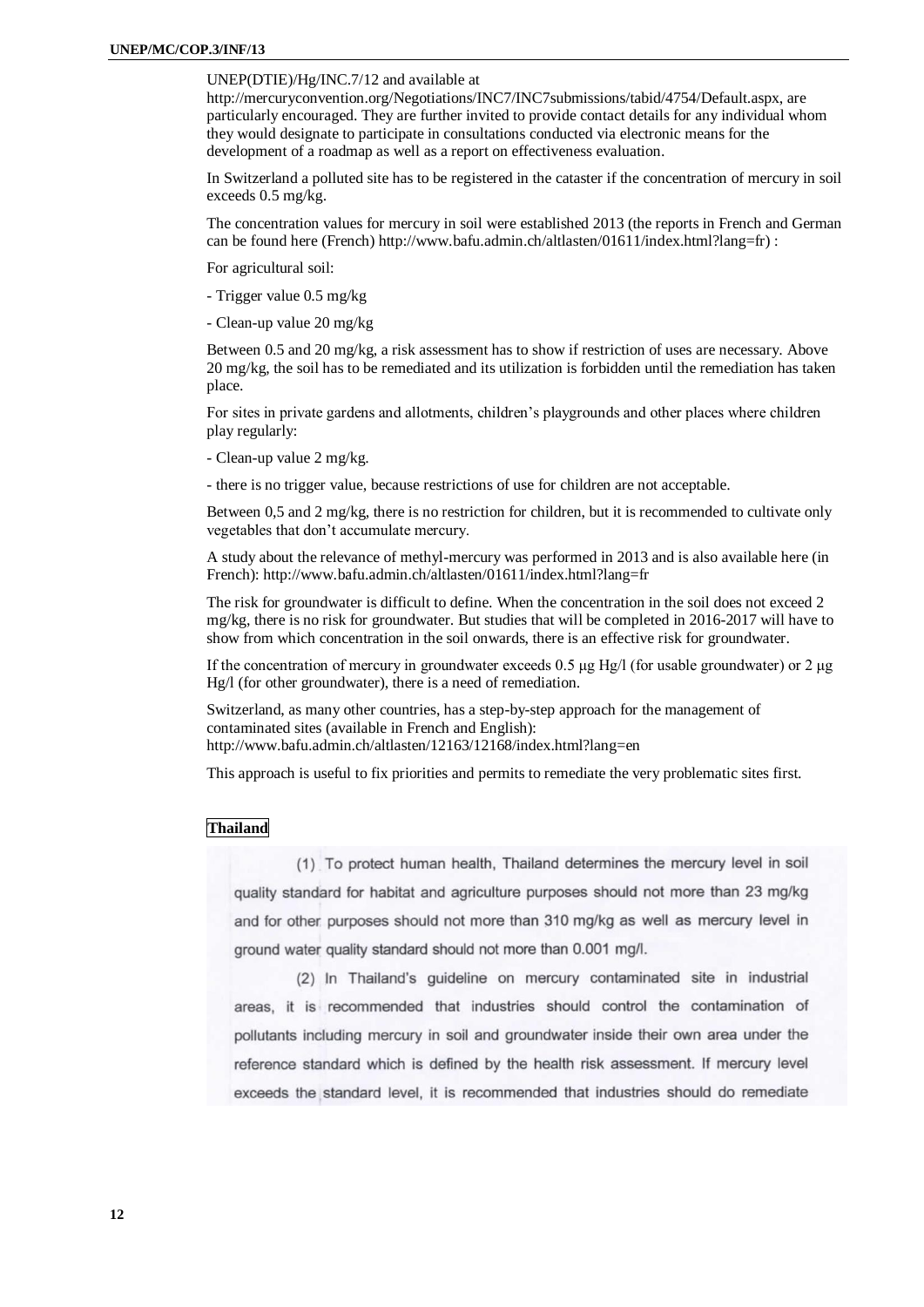their sites and conduct the soil and groundwater monitor programmes every 3 years and every year, respectively, after remediation.

(3) The interim Secretariat on Minamata Convention should develop the mercury contaminated site remediation guideline by using the information both from Guidance for Mercury - Contaminated Network and Guidance which developed under the Barcelona Convention for the protection of the Mediterranean Sea against Pollution and from the countries having experiences on mercury contaminated sites, for example Japan.

### **Submissions for COP-3**

The Conference of the Parties in its decision MC-2/8 requests the secretariat to call for parties and stakeholders to submit additional comments and information to complement and further improve the draft guidance, calling in particular for information and comments, including case studies, on:

- (i) Situations that are site-specific to mercury that parties may face, such as the decommissioning of chlor-alkali plants and addressing contamination due to artisanal and small-scale gold-mining activities, etc.;
- (ii) The role played by inventories of contaminated sites in strategies and policies relating to contaminated sites;
- (iii) Prioritization for further action on contaminated sites based on risk assessment;
- (iv) The interface between contaminated site policies and land-use planning policies;
- (v) Existing procedures for the characterization of contaminated sites, including approaches and techniques for sampling and analysis;
- (vi) The existing range of proven and emerging remediation techniques, including situations in which certain techniques may or may not be appropriate, environmental advantages and drawbacks and costs;
- (vii) Socioeconomic and cultural considerations during the remediation of contaminated sites;
- (viii) Information on approaches to financing work on and building capacity for the identification, assessment, remediation and risk management of contaminated sites, including frameworks for domestic financing.

In response to the call for submissions, Chile, France, Uruguay, Common Forum on Contaminated Land in Europe, International Council on Mining on Metals, International POPs Elimination Network (IPEN), Prof. Svetoslava Todorova of Syracuse University submitted comments on the draft guidance.

Secretariat of the Barcelona Convention submitted its Guidelines on Best Environmental Practices for the environmental sound management of mercury contaminated sites.

Canada, Japan, Switzerland submitted information relevant to the points  $(i) - (viii)$  above. These submissions are reproduced below.

#### **Canada**

-

Information submitted by the Government of Canada to complement and further improve the draft guidance on contaminated sites, as called for in Decision MC 2/8.

Canada has well-established federal, provincial and territorial programs to identify, assess and remediate contaminated sites, including those contaminated by mercury or mercury compounds. Canada has established the Federal Contaminated Sites Inventory<sup>13</sup> as well as the Federal

<sup>13</sup> http://www.tbs-sct.gc.ca/fcsi-rscf/home-accueil-eng.aspx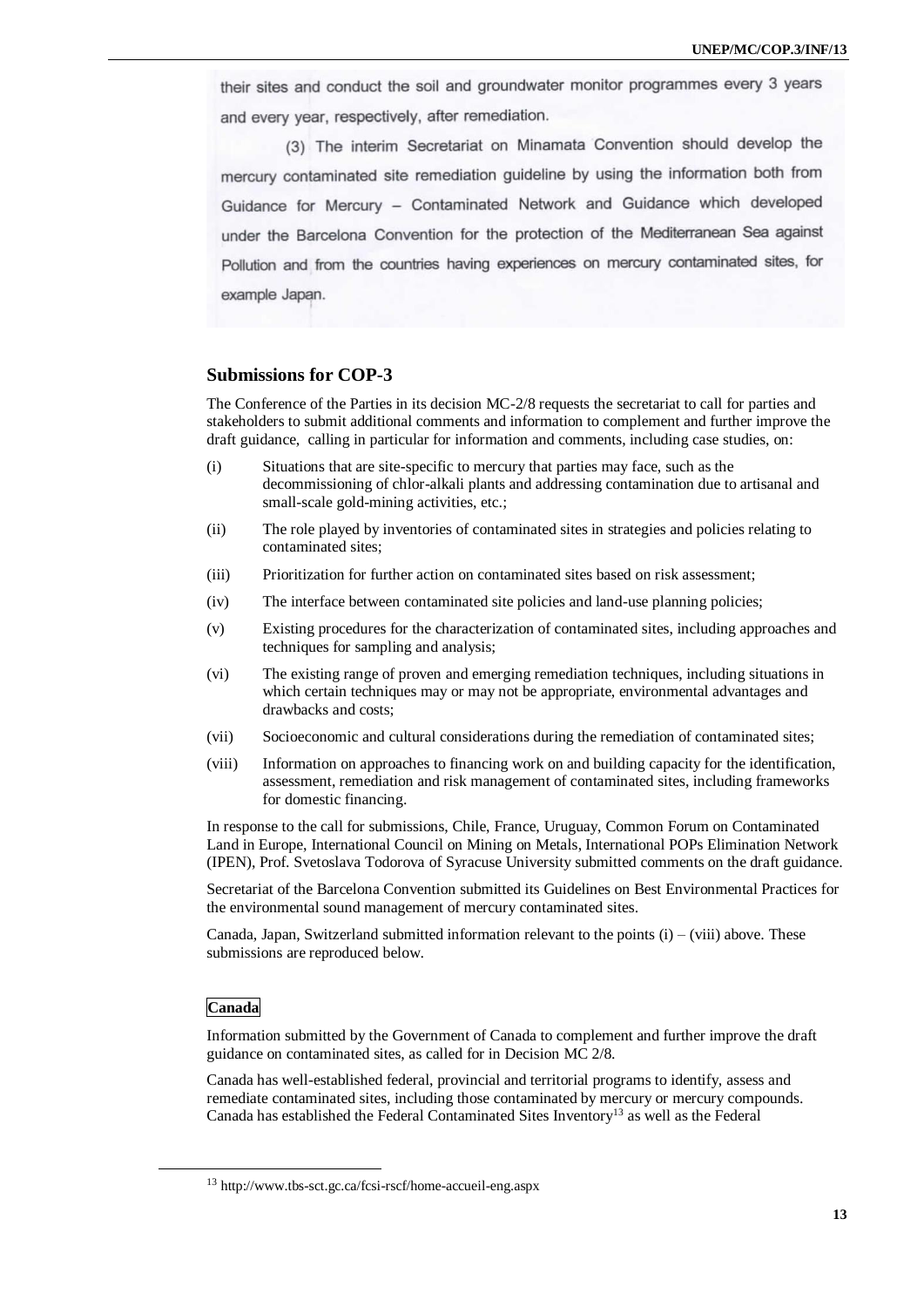Contaminated Sites Action Plan (FCSAP)<sup>14</sup>, which are applicable to federal lands. Furthermore, provinces and territories have legislation, regulations, guidelines and/or a program in place to govern contaminated sites management. The Canadian Council of Ministers of the Environment (CCME) has also developed guidelines to support contaminated site identification and management.

Canada has already provided information on items (ii), (iii), (v), and (vi) in its submission prior to the first Conference of the Parties3<sup>15</sup>. Additional resources on these topics were provided to the Secretariat during the intersessional expert group review of the contaminated sites document following COP1. We suggest that the Secretariat review these documents for additional information that would be helpful continued work on the guidance document.

The submission below presents information from the FSCI, as well as from experiences with contaminated sites within Quebec (a provincial jurisdiction):

#### *(i) Situations that are site-specific to mercury that parties may face*

- Hydrometric monitoring stations using servo-manometers: Prior to 1997, Quebec hydrometric monitoring stations were operated using mercury servo-manometers. Due to large fluctuations in water levels, mercury was, in some cases, released from the instrument and ended up in the nearby sediments. Since 1997, all hydrometric sites in southern Quebec have been decontaminated.<sup>16</sup>
- Chlor-alkali facilities: Due to the absence of environmental regulations prior to the 1970s, the lands of former industrial plants in Quebec could be contaminated with mercury. At one chloralkali production facility, 360,000 cubic metres of mercury-contaminated soil was treated using a physical separation process to recover liquid mercury and placed in a specially constructed containment cell located on the same property. As sediments of the river downstream of the facility were also found to be contaminated with mercury, they were dredged and added to the containment cell.5<sup>17</sup>
- Harbours and lighthouses: The surrounding soils and sediments around lighthouses and harbours may be contaminated with mercury due to the use of mercury containing products (e.g. paint, fungicide, lightbulbs, batteries) used in the construction, operation, and use of these structures. In many cases, the soils and dredged sediments are placed in specialized containment cells on or offsite.
- A description of the successful remediation of certain federal contaminated sites in Canada can be found on this website: https://www.canada.ca/en/environment-climatechange/services/federal-contaminated-sites/success-stories.html. While these sites are not all mercury-contaminated sites, they may be helpful case studies to draw upon when preparing the draft guidance document.

### *(ii) The role played by inventories of contaminated sites in strategies and policies relating to contaminated sites*

Between 2000 and 2002, the Treasury Board of Canada approved a policy framework for the management of federal contaminated sites. The framework was a collection of policies and best practices to guide federal organizations (custodians) in the management of federal contaminated sites and was accompanied by the public release of the FCSI.

The FSCI includes information on all known federal contaminated sites under the custodianship of departments, agencies and consolidated Crown corporations as well as those that are being or have been investigated to determine whether they have contamination arising from past use that could pose a risk to human health or the environment. The inventory also includes non-federal contaminated sites for which the Government of Canada has accepted some or all financial responsibility. It does not include sites where contamination has been caused by, and which are under the control of, enterprise Crown corporations, private individuals, firms or other levels of government.

<sup>14</sup> https://www.canada.ca/en/environment-climate-change/services/federal-contaminated-sites/action-plan.html

<sup>15</sup> http://mercuryconvention.org/Negotiations/submissionsforCOP1/tabid/5535/Default.aspx

<sup>&</sup>lt;sup>16</sup> For more information see Service des lieux contaminés – MDDEP, 2006. Programme de réhabilitation des stations hydrométriques contaminées au mercure (Période 2003-2005).

<sup>&</sup>lt;sup>17</sup> For more information see Dessau, Soprin (2004). Projet conjoint PPG Canada inc. et Alcan inc. Restauration d'un tronçon de la rivière Saint-Lois, Beauharnois, Québec. Étude d'impact sur l'environnement déposée au ministre de l'Environnement.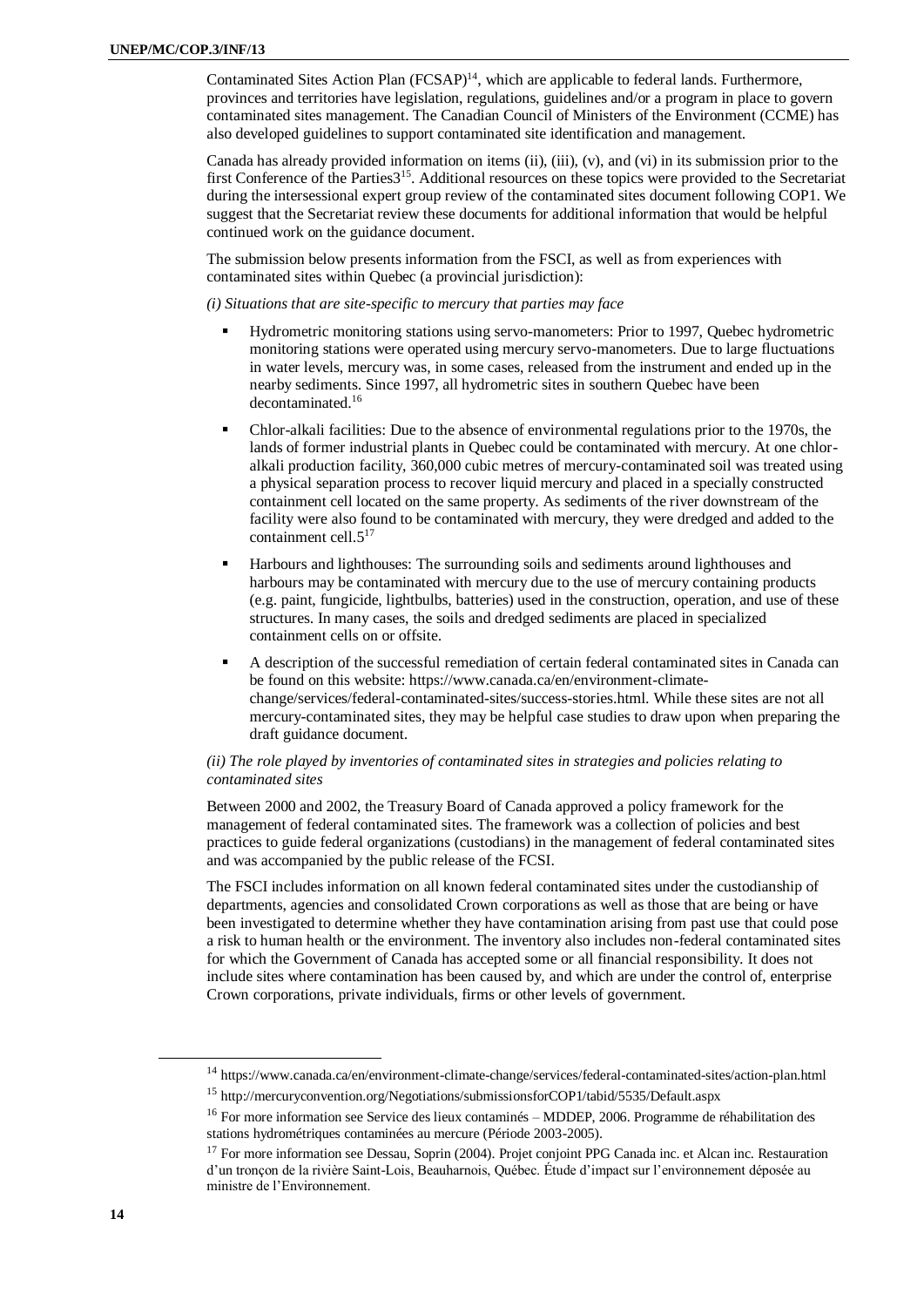To date, departments, agencies and consolidated Crown corporations have identified and classified over 22,000 contaminated or suspected contaminated sites in urban, rural and remote areas across Canada, using the CCME's National Classification System for Contaminated Sites (NCSCS).

In accordance with the Government of Canada's Treasury Board Policy, the Treasury Board Secretariat administers the FCSI, where federal organizations (custodians) are required to report specified data on their known or suspected contaminated sites. Each reporting organization is responsible for their own data in the FSCI and maintaining their own internal records.

The FCSI displays a standard set of basic and annually-updated information for federal contaminated sites. Each site record includes information such as the location of the site, the severity of contamination, the contaminated medium, the nature of the contaminant, progress made to date in identifying and addressing contamination, and how much liquid and solid-based media have been treated. The FCSI offers a variety of search criteria, such as site name, province or territory, Census Metropolitan Area, Federal Electoral District, and contaminants; the results can be displayed as a table or on an interactive map.

The FSCI complements the Federal Contaminated Sites Action Plan (FSCAP) and assists the federal government in setting work plans and prioritizing sites for remediation. The objective of FCSAP is to reduce environmental and human health risks from known federal contaminated sites and associated federal financial liabilities, while focusing on highest priority sites. The FSCI assists the development of strategies for individual contaminated sites by informing decision makers on which types of approaches should be taken to address contamination.

Information contained in the FSCI also enables the Treasury Board of Canada to assess departmental performance in implementing the FSCAP through the integration of real property and financial information and linkages to program objectives. The assessment of departmental performance allows the Secretary of the Treasury Board to make recommendations to the deputy head of a department and to Treasury Board. These recommendations may result in an increase in transactional approval limits to acknowledge improved performance or capacity, or conversely, a decrease in authorities in the event of performance falling short.

In Quebec, information on contaminated sites is managed in the système de gestion des lieux contaminés (GTC). In general, the data in the GTC system is used to better understand contaminated sites in order to develop guidance and to provide the government with strategic information such as reports, statistics, thematic maps and lists. The database is available online at: www.environnement.gouv.qc.ca/sol/terrains/terrains-contamines/recherche.asp.

*(iii) Prioritization for further action on contaminated sites based on risk assessment;*

The FCSAP takes a risk-based approach to addressing contaminated sites in Canada. This approach involves assessing the risks to human health and the environment of each site and prioritizing the allocation of resources within federal custodians to deal with highest priority contaminated sites.

Information about the 10-step process used to assess, classify, and manage federal contaminated sites is outlined in the guidance document A Federal Approach to Contaminated Sites<sup>18</sup>. A decision-making framework<sup>19</sup> was developed to assist federal custodians and their consultants in making the most informed decisions at each step of the 10-step process.

Federal contaminated sites are classified and prioritized based on the NCSCS and the Aquatic Site Classification System (ASCS) developed by FCSAP. The FCSAP Secretariat provides scientific and technical assistance that allows custodians to prioritize their contaminated. Using the NCSCS and ASCS, priority is assessed by scoring sites as high (with a score of 70 - 100), medium (with a score of 50 - 69.9), or low risk (with a score of 37 - 49.9), according to their current or potential adverse impacts to human health and/or the environment. The NCSCS guidance document is available at: https://www.ccme.ca/en/resources/contaminated\_site\_management/management.html

*(iv) The interface between contaminated site policies and land use planning policies*

1

<sup>18</sup> https://www.canada.ca/content/dam/eccc/migration/fcs-scf/8DF3AC07-5A7D-483F-B263- 6DE03104319A/fa-af-eng.pdf

<sup>&</sup>lt;sup>19</sup> https://www.canada.ca/en/environment-climate-change/services/federal-contaminatedsites/decision-making-framework.html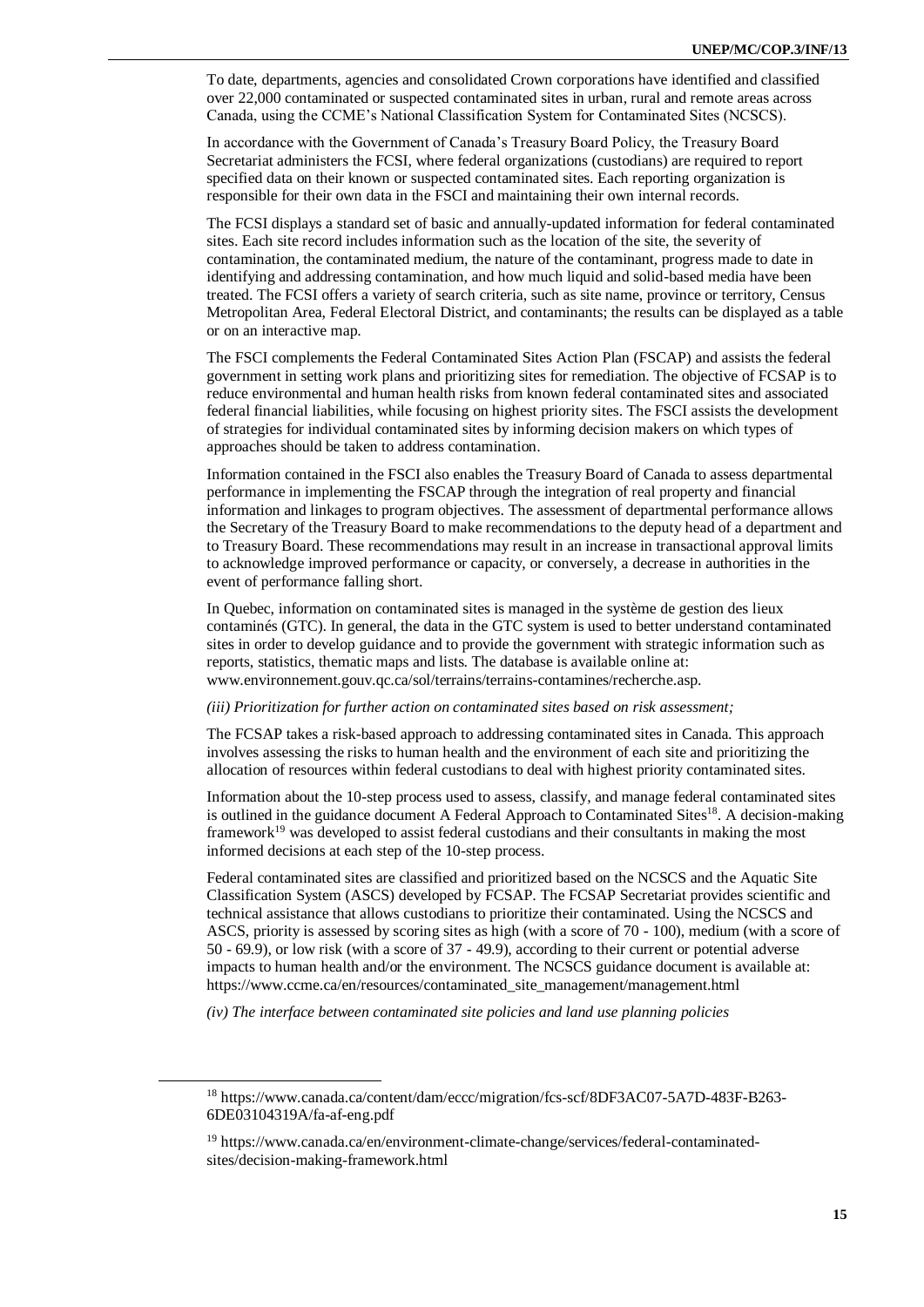The federal Treasury Board Secretariat's (TBS) Policy on Management of Real Property<sup>20</sup>, dictates the federal government's land use planning. It states that known and suspected contaminated sites are assessed and classified and risk management principles are applied to determine the most appropriate and cost-effective course of action for each site. Priority must be given to sites posing the highest human health and ecological risks. Management activities (including remediation) must be undertaken to the extent required for current or intended federal land use.

Quebec's Land Protection and Rehabilitation Regulation established thresholds for contaminants in soil, including mercury, that are dependent on intended land use (e.g. agriculture, residential, commercial or industrial). Based on the intended land use, these limits are also used as the objective of restoration activities. The Regulations may be found at: www.legisquebec.gouv.qc.ca/fr/ShowDoc/cr/Q-2,%20r.%2037/

### *(e) Existing procedures for the characterization of contaminated sites, including approaches and techniques for sampling and analysis*

The CCME has a number of guidelines available for environmental site characterization and approaches to sampling and analysis of contaminated sites, which are available at: https://www.ccme.ca/en/resources/contaminated\_site\_management/assessment.html

The Government of Canada also developed the Guidance and Orientation for the Selection of Technologies (GOST) tool to provide guidance to contaminated sites managers on best approaches for site management. The GOST tool can assist contaminated sites managers by providing: the average cost for the analysis of a laboratory sample, a glossary of contaminants and decontamination technologies, as well as a range of resources related to decontamination and the environment. More information on GOST is available at: http://gost.tpsgc-pwgsc.gc.ca/index.aspx?lang=eng

In Quebec, site characterization, sampling, and lab analyses must be carried out according to the Guide de characterisation de terrain. This guide also suggests contaminants that are likely to be found in soils and water by activity or industrial sector using SCIAN cod using the Système de Classification des Industries de l'Amérique du Nord (SCIAN) codes. More information may be found at the links below:

- Site characterization: www.environnement.gouv.qc.ca/sol/terrains/guide/guidecaracterisation.pdf.
- Evaluation of sediment quality and applications to prevention, dredging, and restoration: www.planstlaurent.qc.ca/fileadmin/publications/diverses/Qualite\_criteres\_sediments\_f.pdf
- Sampling methods: www.ceaeq.gouv.qc.ca/documents/publications/echantillonnage.htm.
- Laboratory methods: www.ceaeq.gouv.qc.ca/methodes/list\_sols.htm.

*(vi) The existing range of proven and emerging remediation techniques, including situations in which certain techniques may or may not be appropriate, environmental advantages and drawbacks and costs;*

Canada has previously submitted information on remediation techniques in its submission prior to COP1, specifically, the link to the GOST tool. This tool can also help contaminated sites manager to determine the applicable decontamination technology(ies) for specific sites, or, more generally, compare key elements of the decontamination technology or various contaminants.

### *(vii) Socioeconomic and cultural considerations during the remediation of contaminated sites;*

Risk management for contaminated sites is a balancing act of many diverse factors. Each site is managed on a case-by-case basis due to unique site-specific features that require evaluation of risk management approaches in order to choose the most appropriate and cost-effective plan of action. The NCSCS uses a weighted approach to evaluation of contaminated sites, where a significant weight is given to the reliance of local people on natural resources for survival (i.e. food, water, shelter, etc.) which complements the human exposure evaluation section. This inclusion acknowledges potential risks associated with socioeconomic conditions and cultural practices.

*(viii) Information on approaches to financing work on and building capacity for the identification, assessment, remediation and risk management of contaminated sites, including frameworks for domestic financing.*

<sup>20</sup> http://www.tbs-sct.gc.ca/pol/doc-eng.aspx?id=12042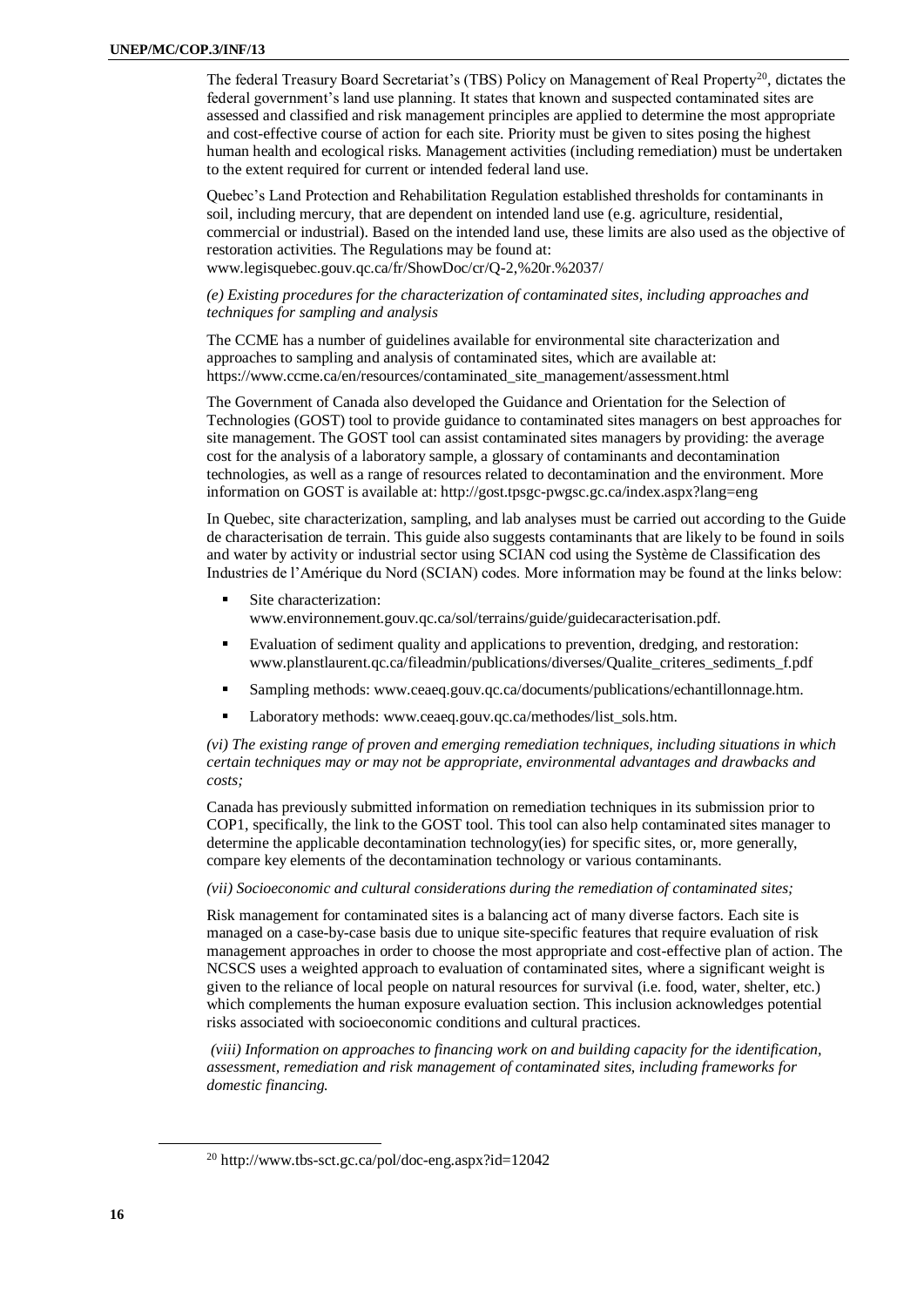As mentioned above, the FCSAP, a 15-year, \$4.54 billion program that was established in 2005 by the Government of Canada, aims to reduce the liability at federal contaminated sites which pose the highest risks to human health and the environment, through remediation and risk management.

Remediation activities have been conducted at 2,170 sites and assessment activities were conducted at 10,840 sites across Canada, since the establishment of the program (as of March 2018).

FCSAP provides three types of funding: 1) assessment; 2) remediation and risk management; and 3) program management. Assessment and remediation/risk-management funding allow custodians to perform work at contaminated sites. Program management funding is provided to assist custodians with the management of their site portfolios through activities such as procurement, contract management, expert support and reporting.

To receive FCSAP funding, federal custodians must ensure that their sites meet funding-eligibility requirements. Therefore, custodians must first have grounds to suspect that a site is contaminated (normally based on historical activities at the site) before environmental site-assessment activities can be funded. The FCSAP Secretariat has developed a prioritization tool to assist custodians in determining the priority of sites that should undergo assessment, considering that funds or resources might not be available to assess all sites at the same time. Guidance on the eligibility of project costs ensures that remediation or risk-management activities focus on reducing risks associated with contaminants.

- FCSAP provides funding to custodians for the remediation of sites that:
- Meet the Treasury Board definition of a contaminated site;
- Have been contaminated through activities that occurred prior to April 1, 1998;
- Are on lands owned or leased by the federal government (or if it is non-federal lands, the federal government must have accepted full responsibility).
- Have a financial liability associated with the site (reported within the FSCI)

The province of Quebec has two programs that can assist in financing work on contaminated sites. The ClimatSol-Plus fund encourages restoration and reutilization of contaminated sites located on municipally owned or privately owned properties (for which the province is not responsible for the contamination) www.environnement.gouv.qc.ca/programmes/climatsol-plus/index.htm. The program InnovEnSol offers financial solutions for innovative decontamination businesses for soil and groundwater. This program aims to reduce the environmental impacts of contaminated sites, notably by the in-situ treatment and valorization of sediments

[www.environnement.gouv.qc.ca/programmes/innovensol/index.htm.](http://www.environnement.gouv.qc.ca/programmes/innovensol/index.htm)

### **Japan**

*(i) Situations that are site-specific to mercury that parties may face, such as the decommissioning of chlor-alkali plants and addressing contamination due to artisanal and small-scale gold-mining activities, etc.;*

It is highly probable that the ASGM sites are highly contaminated, thus they should be regarded as the sites which needs to be addressed.

The sites where chlor-alkali plants or other facilities that produce, use or process mercury are located may also be contaminated with mercury due to the leakages.

The extent and the level of contamination depend on the site-specific conditions including historical accidents.

Risks may arise when decommissioning plants or facilities where mercury was used or reusing such lands, thus it is necessary to assess the site contamination before such actions.

In addition, as described in paragraph 17 of the 2nd draft, such sites as properly managed waste disposal sites would present no risk of spreading contamination unless they change the land terrain, thus they do not need to be regarded as the sites to be addressed.

*(ii) The role played by inventories of contaminated sites in strategies and policies relating to contaminated sites*

Inventory is for assessing all possible contaminated sites in each country. And it provides the basic information for prioritizing and taking countermeasures. It should be noted that inventory may include the sites where the primary survey will indicate no further actions to be addressed.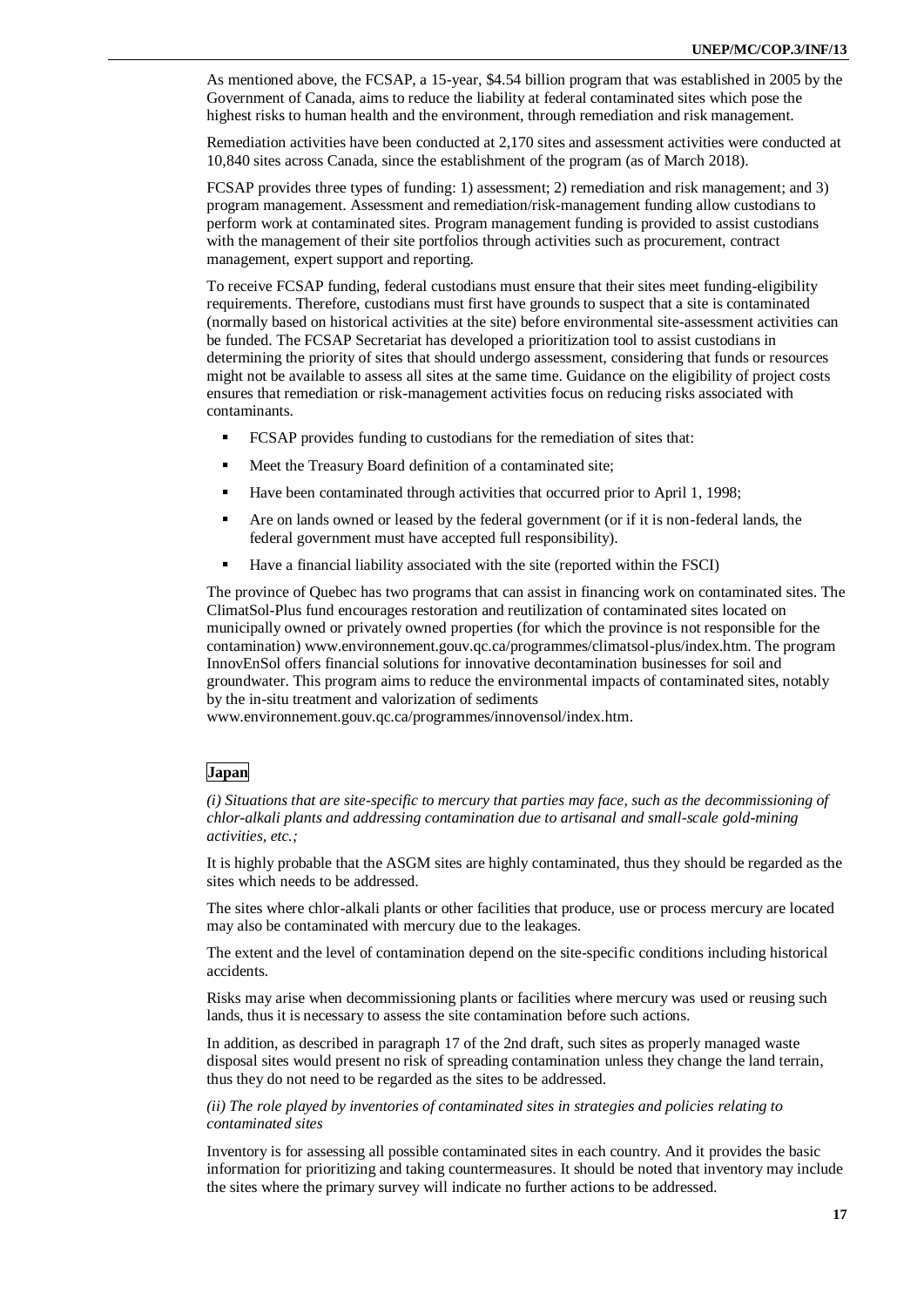In addition, as described in paragraph 17 of the 2nd draft, an exhaustive approach that a party compiles a countrywide inventory may be effective when developing a comprehensive national plan for countermeasures against mercury-contaminated sites. On the other hand, the individual approach which do not necessarily require compiling a countrywide inventory is particularly effective and efficient if a country has already identified some degree of contaminated sites where environmentally appropriate management measures are implemented.

*(iii) Prioritization for further action on contaminated sites based on risk assessment;*

There are two steps in prioritization.

The 1st step is the prioritization based on the type of land use history. Specifically, the ASGM sites are given the highest priority as the sites are highly probable in their high contamination. In addition, high priority can also be given to such sites as the chlor-alkali plants where large amount of mercury have been used.

The 2nd step is the prioritization based on the individual contamination condition in each site. Specifically, high priority will be given to the sites where high concentration is detected in result of sampling and analysis and the sites considered to be with high risk according to land use situation or groundwater use situation.

#### *(iv) The interface between contaminated site policies and land use planning policies;*

When justifying the implementation of countermeasures, the likelihood level of health risk affected from soil contamination is a key factor.

The health risk depends on not only mercury concentration but also land use plan, actual land use, groundwater use, etc.

If health effects is likely, countermeasures should be taken. It should be noted that the countermeasures are not limited to decontamination operations but can include site management methodologies such as on site pollution containment or fencing (physical barrier). Moreover, modifying land use plan is also one of the possible approaches.

If no health effects is expected, no immediate actions is necessary, however, modifying land terrain or carrying out the soil have the risks to diffuse the contaminant, thus proper management is necessary for such sites.

### *(v)Existing procedures for the characterization of contaminated sites, including approaches and techniques for sampling and analysis;*

In Japan, the surveyor firstly covers the evaluating site with 10 meter grid and collects soil samples from each grid. For the area where the soil contamination is less likely given the land use history indicates, the samples will be collected from 30 meter grid.

The soil up to 50 cm in depth from surface of the top soil or bottom of pipes is collected. This sampling protocol comes from the characteristic of mercury which does not permeate deep into soil very much.

For analytical method, Japan adopts both leaching test and content test (leaching test with hydrochloric acid assuming absorption from stomach) and sets standards for each test.

Japan does not apply the Conceptual Site Model (CSM) shown in 2nd draft. CSM may be useful for some parties, however, it would not necessarily be useful for parties that have already established scheme other than CSM. Moreover, it should be noted that CSM requires certain expertise for officials in competent authority in each party who should judge the validity of the result of CSM evaluation. Therefore, it should be clearly described in the guidance that CSM is one of the evaluation methods.

*(vi) The existing range of proven and emerging remediation techniques, including situations in which certain techniques may or may not be appropriate, environmental advantages and drawbacks and costs;*

Japan stipulates legitimate countermeasures as follows:

- in-situ containment by sheet piles

- soil excavation and reburial in on-site seepage control work
- soil excavation and reburial in on-site concrete box
- groundwater pumping
- groundwater treatment with purifying screen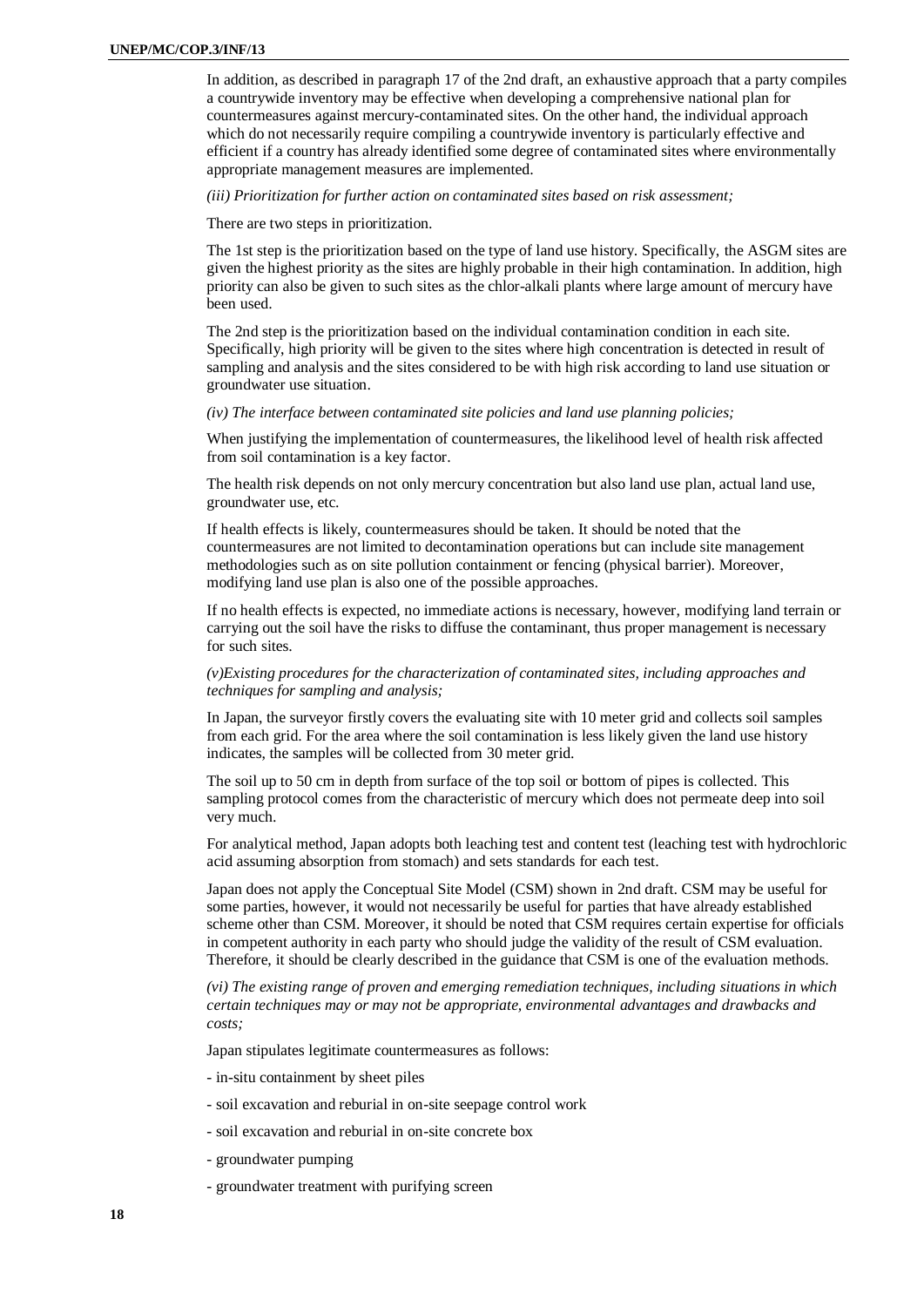- soil excavation and removal
- on-site treatment including biological decomposition, chemical decomposition, soil washing, etc.
- insolubilization (on-site or off-site)
- pavement
- fencing
- soil inversion
- earth filling/embankment

Insolubilization cannot be applied for high level contamination.

Pavement, fencing, soil inversion or earth filling cannot be applied for the sites where the soil contamination may affect groundwater.

Soil excavation and reburial in on-site seepage control work, soil excavation and reburial in on-site concrete box and soil excavation and removal are very expensive and they have risks of diffusing pollution when excavating soil.

Soil excavation and reburial in on-site concrete box, groundwater pumping and biological decomposition need long time for completion.

For soil excavation and removal, removed soil should be transported and processed at treatment facilities by washing, extraction, heat treatment, stabilization and so on.

Regarding emerging techniques, only well proven technologies should be provided in the guidance. If emerging techniques such as electrokinetic are listed in the guidance, it may mislead readers as if such emerging techniques are well proven.

Instead, it should be noted in the guidance that the emerging techniques should be examined its possibility of application before applying

*(vii) Socioeconomic and cultural considerations during the remediation of contaminated sites;*

Risk communication between landowners, land users and neighbouring residents is important.

In risk communication, following contents, for example, are desirable to be communicated.

- · Result of investigation (sample collection date, collection points, concentration)
- · Assumed impact on human health and surrounding environment, possibility of spreading pollution
- · Short- and long-term actions in future
- · Detail of countermeasures (if taken) and reasons for selecting the countermeasures

And the timing of risk communication would be, for example, as follows.

· when contamination was detected but countermeasure has not started (to explain the investigation result and countermeasure plan)

- · when the countermeasures are implementing (to explain the work progress)
- · when the countermeasures are completed (to explain the result of the countermeasure)

*(viii) Information on approaches to financing work on and building capacity for the identification, assessment, remediation and risk management of contaminated sites, including frameworks for domestic financing;*

Polluter-pays principle is the basic concept for costing.

However, there are cases where polluter are unknown or nonexistent. Therefore, it is important to stipulate in the national legislation about the person who should bear the costs. In such cases, establishing a foundation by each country could be effective.

As for capacity building, Japan has established a legal system that only approved companies with state-qualified engineers are supposed to investigate the site. With this system, quality and reliability of the investigation results are ensured.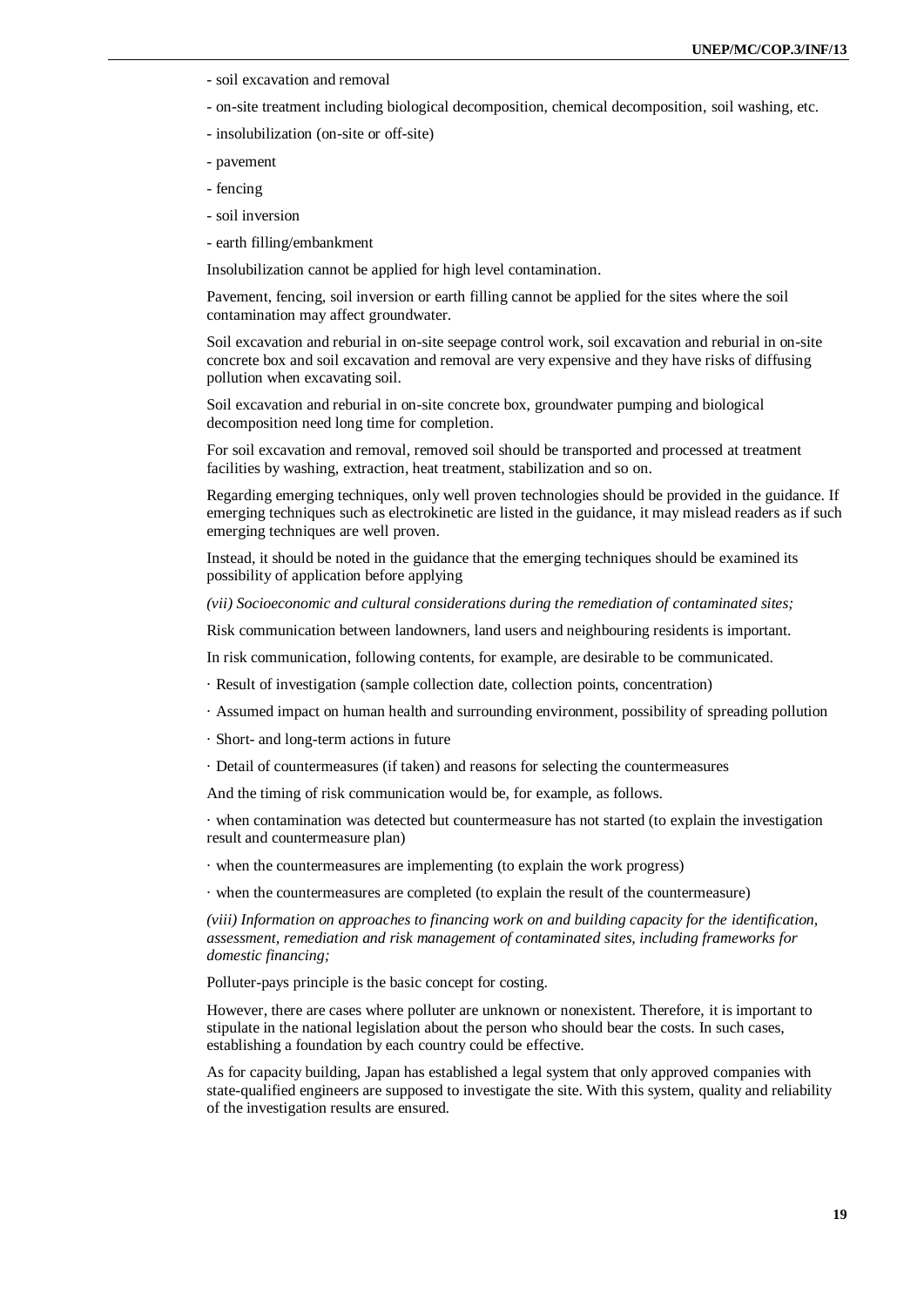### **Switzerland**

*(i) Situations that are site-specific to mercury that parties may face, such as the decommissioning of chlor-alkali plants and addressing contamination due to artisanal and small-scale gold-mining activities, etc.;*

A major chlor-alkali plant of the CABB Company is situated in Pratteln in the canton of Basel-Landschaft. It is the only one in Switzerland that is still in use. Since about 2015, however, mercury has no longer been used for the chlor-alkali process.

At Lonza site in the canton of Valais, mercury was mainly used in the production of acetaldehyde from acetylene.

http://quecksilber.lonza.com/quecksilber/wofuer-hat-lonza-quecksilber-genutzt

*(ii) The role played by inventories of contaminated sites in strategies and policies relating to contaminated sites;*

In Switzerland, inventories play an important role. In particular as a basis for the further processing of a polluted site. Currently, all cantons have completed their inventories (called "catasters" or "registers") and made them available online.

A site does not have to be examined before it is entered in the register. A high probability of a contamination is sufficient for an entry. Where possible, the entries in the register shall contain the following information:

a.location;

b.type and quantity of waste delivered to the site;

c.period of disposal of waste, period of operation, or time of accident;

d.investigations and measures already taken for the protection of the environment;

e.effects that have already been ascertained;

f.endangered environmental areas;

g.particular events such as waste incineration, landslides, floods, fires or major accidents.

There is an enforcement aid for the creation and maintenance of the register: https://www.bafu.admin.ch/bafu/fr/home/themes/sites-contamines/publicationsetudes/publications/etablissement-du-register-sites-pollues.html (in French)

Among other things, it contains industry-specific decision trees for deciding whether a polluted site must be entered in the register or not. (E.g. timber industry: p. 45).

*(iii) Prioritization for further action on contaminated sites based on risk assessment;*

In Switzerland, the authorities must prioritise both the investigation and the remediation of contaminated sites based on a risk assessment:

- For contaminated sites in need of investigation, the authorities must establish a priority order for the investigations. In doing so, they take into account the type and quantity of waste at the site, the likelihood of releasing pollutants and the importance of the environmental areas (receiving environments) affected.
- In the case of polluted sites requiring remediation, the objectives and urgency of the remediation are determined by a detailed investigation. In particular, the following information must be determined and evaluated in a risk assessment:
- type, location, quantity and concentration of the environmentally hazardous substances at the polluted site; - type, load and temporal development of the existing and possible impacts on the environment; - location and importance of the environmental areas at risk.

Further information:

https://www.bafu.admin.ch/bafu/en/home/topics/contaminated-sites/info-specialists/remediation-ofcontaminated-sites/contaminated-sites-management---step-3--detailed-investigation.html

*(iv) The interface between contaminated site policies and land use planning policies;*

The coordination with the structure and land use planning is specified in art. 6a of the Swiss Contaminated Sites Ordinance (CSO): The authorities shall take account of the Register in their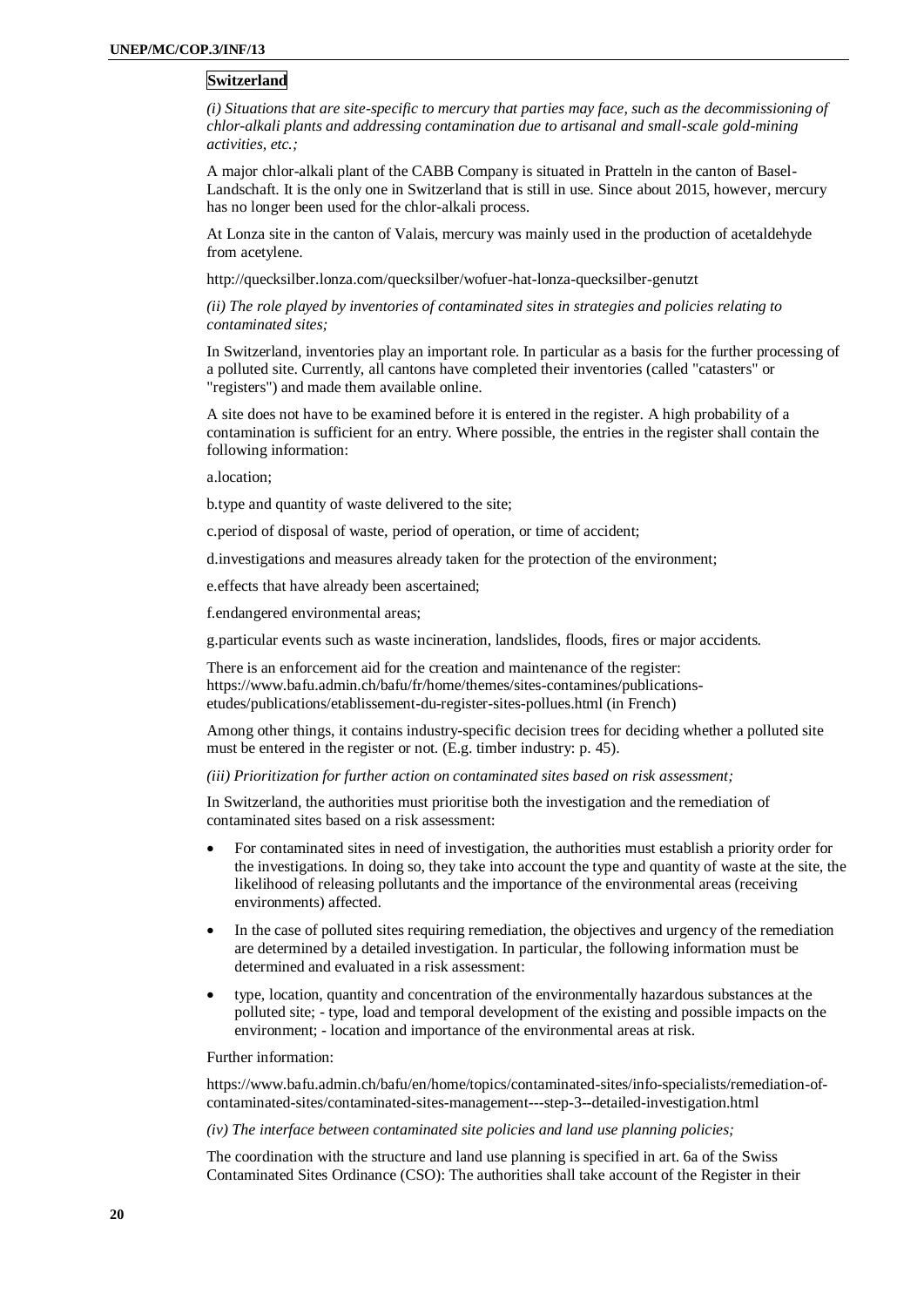structure and land use planning. https://www.admin.ch/opc/en/classifiedcompilation/19983151/index.html#a6a

The legal basis for construction projects and contaminated sites is defined in art. 3 of the CSO

(https://www.admin.ch/opc/en/classified-compilation/19983151/index.html#a3 ):

Polluted sites may be modified by the construction or alteration of buildings and installations only if:

a. they are not in need of remediation and the project does not make their remediation necessary; or

b. their later remediation is not seriously hampered, or, insofar as they are modified by the project, they are remediated at the same time.

https://www.bafu.admin.ch/bafu/en/home/topics/contaminated-sites/info-specialists/remediation-ofcontaminated-sites/contaminated-sites-management---step-4--remediation/remediation-with-orwithout-construction-project--coordinating-c.html

There is also an enforcement aid on this topic:

https://www.bafu.admin.ch/bafu/fr/home/themes/sites-contamines/publicationsetudes/publications/projets-de-construction-et-sites-pollues.html (in French)

The conditions and procedures listed in this publication must be adhered to for construction projects on top of polluted sites.

*(v) Existing procedures for the characterization of contaminated sites, including approaches and techniques for sampling and analysis;*

In Switzerland, the investigation of a polluted site normally consists of a historical and a technical investigation.

The technical investigation determines whether the polluted site has harmful or annoying effects on the protected natural goods groundwater, surface water, soil or air.

The Swiss Contaminates Sites Ordinance (Annexes 1 to 3) contains concentration values for various pollutants for the assessment of these four protected natural goods: https://www.admin.ch/opc/en/classified-compilation/19983151/index.html#app1

There is an enforcement aid for measuring methods for waste and contaminated sites:

https://www.bafu.admin.ch/bafu/fr/home/themes/sites-contamines/publicationsetudes/publications/methodes-analyse-domaine-dechets-sites-pollues.html (in French)

It contains instructions and prescriptions for the investigation of solid and liquid samples taken from waste or contaminated sites. It describes the state of the art in the field of waste and contaminated site analysis.

Specific enforcement aids exist also for sampling the protected natural goods groundwater and air:

https://www.bafu.admin.ch/bafu/fr/home/themes/eaux/publications/publications-eaux/prelevementseau-souterraine-relation-sites-pollues.html (in French)

https://www.bafu.admin.ch/bafu/fr/home/themes/sites-contamines/publicationsetudes/publications/air-interstitiel%20.html (in French)

*(vi) The existing range of proven and emerging remediation techniques, including situations in which certain techniques may or may not be appropriate, environmental advantages and drawbacks and costs;*

In Switzerland, different remediation techniques are in use. For the different in situ remediation techniques a specific implementation aid exists: https://www.bafu.admin.ch/bafu/fr/home/themes/sites-contamines/publications-

etudes/publications/assainissement-in-situ.html (in French)

The mercury contamination in the soils near Visp in the canton of Valais is currently the only large Hg-case in Switzerland. Here, the contaminated material is excavated (in residential areas:  $\text{soil} > 2 \text{ mg}$ ) Hg /kg) and is firstly treated in a soil washing facility; afterwards depending on the contamination level it is put either to landfill or to thermal treatment.

*(vii) Socioeconomic and cultural considerations during the remediation of contaminated sites;*

In major remediation cases, transparency and participation are essential for the population. In particular, health concerns of the local population must be addressed.